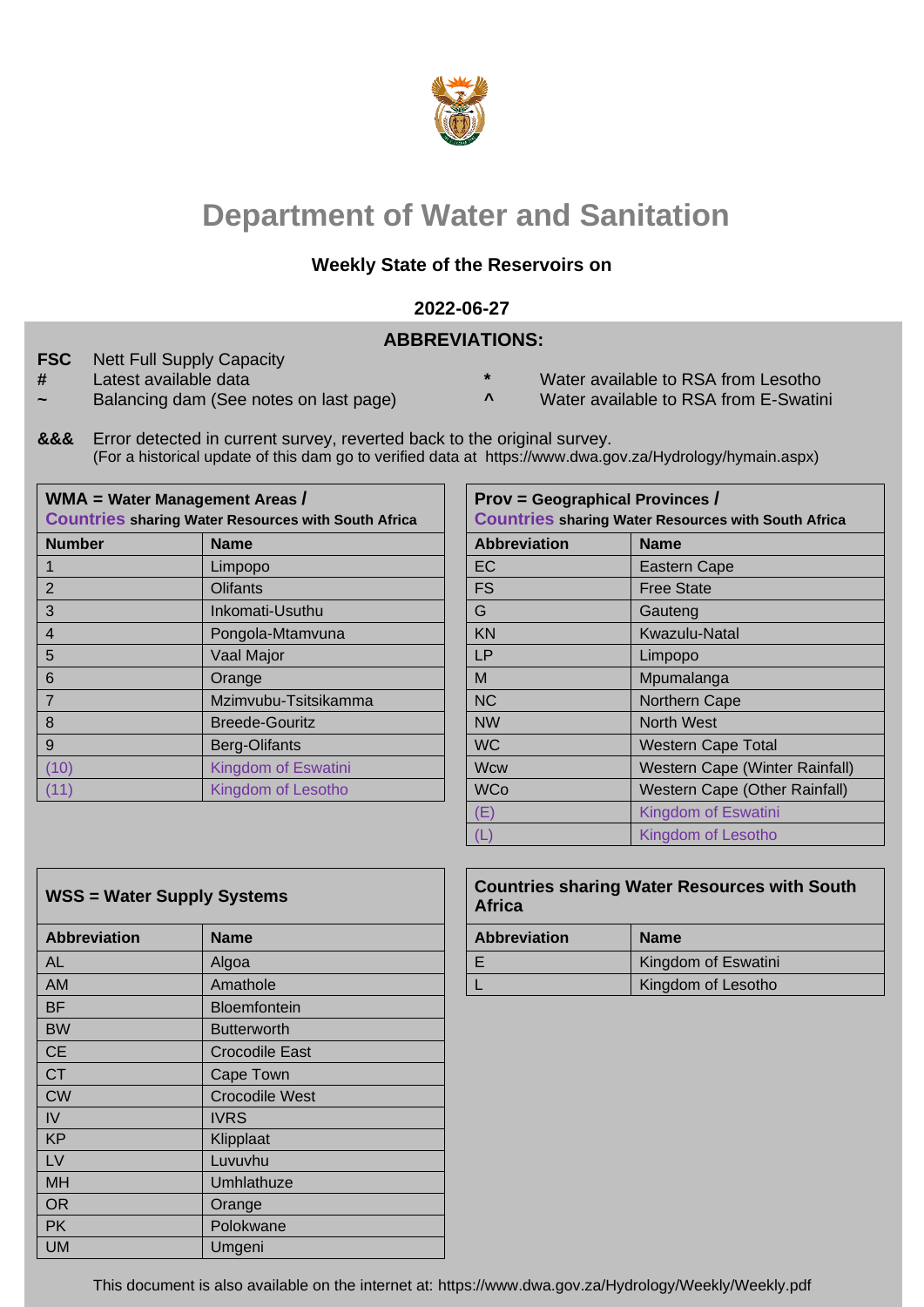## **ABBREVIATIONS continued:**

| <b>District Municipality</b><br>Code: | <b>Description</b>  | <b>District Municipality</b><br>Code: | <b>Description</b>        |
|---------------------------------------|---------------------|---------------------------------------|---------------------------|
|                                       | Unknown             | <b>DC31</b>                           | Nkangala                  |
| <b>BUF</b>                            | <b>Buffalo City</b> | <b>DC32</b>                           | Ehlanzeni                 |
| <b>CPT</b>                            | City of Cape Town   | DC33                                  | Mopani                    |
| DC1                                   | <b>West Coast</b>   | <b>DC34</b>                           | Vhembe                    |
| <b>DC10</b>                           | Sarah Baartman      | <b>DC35</b>                           | Capricorn                 |
| <b>DC12</b>                           | Amathole            | <b>DC36</b>                           | Waterberg                 |
| <b>DC13</b>                           | Chris Hani          | DC37                                  | Bojanala                  |
| <b>DC14</b>                           | Joe Gqabi           | <b>DC38</b>                           | Ngaka Modiri Molema       |
| <b>DC15</b>                           | OR Tambo            | <b>DC39</b>                           | Dr Ruth Segomotsi Mompati |
| <b>DC16</b>                           | Xhariep             | DC4                                   | <b>Garden Route</b>       |
| <b>DC18</b>                           | Lejweleputswa       | <b>DC40</b>                           | Dr Kenneth Kaunda         |
| <b>DC19</b>                           | Thabo Mofutsanyane  | <b>DC42</b>                           | Sedibeng                  |
| DC <sub>2</sub>                       | Cape Winelands      | <b>DC44</b>                           | <b>Alfred Nzo</b>         |
| <b>DC20</b>                           | Fezile Dabi         | <b>DC47</b>                           | Sekhukhune                |
| <b>DC22</b>                           | Umgungundlovu       | <b>DC48</b>                           | <b>West Rand</b>          |
| DC <sub>23</sub>                      | Uthukela            | DC5                                   | Central Karoo             |
| DC <sub>25</sub>                      | Amajuba             | DC <sub>6</sub>                       | Namakwa                   |
| <b>DC26</b>                           | Zululand            | DC7                                   | Pixley ka Seme            |
| <b>DC27</b>                           | Umkhanyakude        | DC <sub>9</sub>                       | <b>Frances Baard</b>      |
| <b>DC28</b>                           | King Cetshwayo      | <b>ETH</b>                            | Ethekwini                 |
| DC3                                   | Overberg            | <b>MAN</b>                            | Mangaung                  |
| <b>DC30</b>                           | <b>Gert Sibande</b> | <b>TSH</b>                            | City of Tshwane           |

| <b>District Municipality</b><br>Code: | <b>Description</b>        |
|---------------------------------------|---------------------------|
| <b>DC31</b>                           | Nkangala                  |
| <b>DC32</b>                           | Ehlanzeni                 |
| <b>DC33</b>                           | Mopani                    |
| DC34                                  | Vhembe                    |
| <b>DC35</b>                           | Capricorn                 |
| <b>DC36</b>                           | Waterberg                 |
| DC37                                  | <b>Bojanala</b>           |
| <b>DC38</b>                           | Ngaka Modiri Molema       |
| <b>DC39</b>                           | Dr Ruth Segomotsi Mompati |
| DC4                                   | <b>Garden Route</b>       |
| <b>DC40</b>                           | Dr Kenneth Kaunda         |
| <b>DC42</b>                           | Sedibeng                  |
| <b>DC44</b>                           | <b>Alfred Nzo</b>         |
| <b>DC47</b>                           | Sekhukhune                |
| DC48                                  | <b>West Rand</b>          |
| DC5                                   | <b>Central Karoo</b>      |
| DC <sub>6</sub>                       | Namakwa                   |
| DC7                                   | Pixley ka Seme            |
| DC <sub>9</sub>                       | <b>Frances Baard</b>      |
| <b>ETH</b>                            | Ethekwini                 |
| <b>MAN</b>                            | Mangaung                  |
| <b>TSH</b>                            | City of Tshwane           |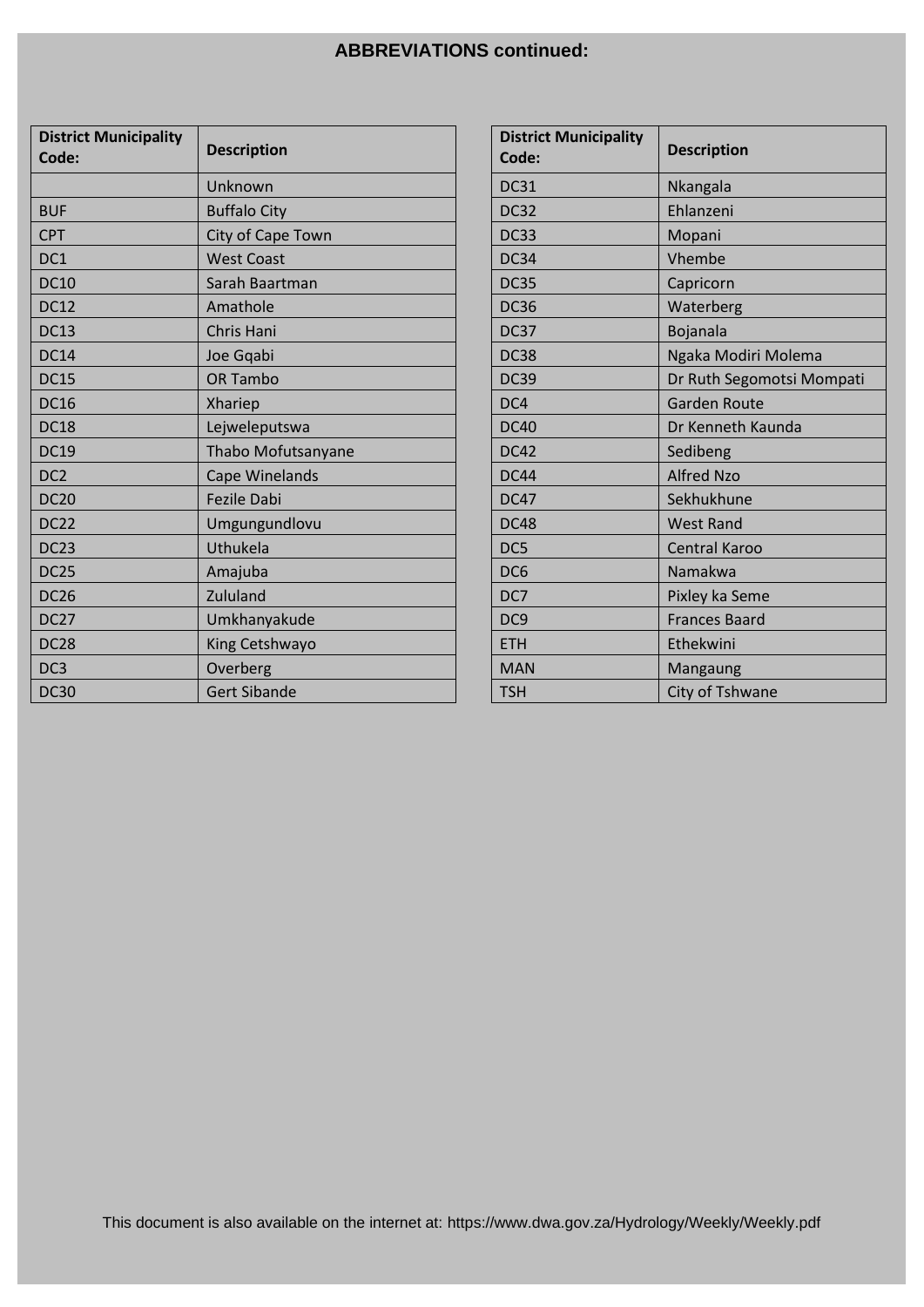|                | <b>Station</b>  | Reservoir                | River               | <b>WMA/</b><br>Count<br>ry | Prov/<br>Count<br>ry | <b>WSS</b>             | Distr.<br>Mun. | Full<br><b>Supply</b><br>Capacity | <b>Water in</b><br>Dam | Last<br>Year | Last<br>Week | 2022-06-<br>27 |
|----------------|-----------------|--------------------------|---------------------|----------------------------|----------------------|------------------------|----------------|-----------------------------------|------------------------|--------------|--------------|----------------|
|                |                 |                          |                     |                            |                      |                        |                | $10^6M^3$                         | $10^6M^3$              | %Full        | %Full        | %Full          |
| A              |                 |                          |                     |                            |                      |                        |                |                                   |                        |              |              |                |
| A1             | A1R001          | Ngotwane                 | Ngotwane            | $\mathbf{1}$               | <b>NW</b>            |                        | DC38           | 19.033                            | #8.818                 | 54.7         | 46.3         | #46.3          |
| A2             | A2R001          | Hartbeesp<br>oort        | Krokodil            | $\mathbf{1}$               | <b>NW</b>            | CW                     | DC37           | 185.79                            | 184.76                 | 99.0         | 98.0         | 99.4           |
|                | A2R002          | Bon<br>Accord            | Apies               | $\mathbf{1}$               | G                    |                        | <b>TSH</b>     | 4.381                             | 4.696                  | 103.1        | 105.7        | 107.2          |
|                | A2R003          | Olifantsne<br>k          | Hex                 | $\mathbf{1}$               | <b>NW</b>            |                        | DC37           | 13.677                            | 10.713                 | 48.1         | 77.5         | 78.3           |
|                | A2R004          | Rietvlei                 | Hennops             | $\mathbf{1}$               | G                    | $\overline{\text{CW}}$ | <b>TSH</b>     | 12.250                            | 12.326                 | 99.8         | 100.6        | 100.6          |
|                | A2R005          | <b>Buffelspoo</b><br>rt  | Sterkstroom         | $\mathbf{1}$               | <b>NW</b>            |                        | DC37           | 10.183                            | 10.237                 | 100.1        | 100.5        | 100.5          |
|                | A2R006          | Bospoort                 | Hex                 | $\mathbf{1}$               | <b>NW</b>            | CW                     | DC37           | 15.799                            | 16.178                 | 102.1        | 102.2        | 102.4          |
|                | A2R007          | Lindleyspo<br>ort        | Elands              | $\mathbf{1}$               | <b>NW</b>            |                        | DC37           | 14.208                            | 9.588                  | 47.4         | 67.1         | 67.5           |
|                | A2R008          | $-Warmba$<br>d           | <b>Buffelspruit</b> | $\mathbf{1}$               | LP                   |                        | <b>DC36</b>    | 0.549                             | 0.557                  | #36.5        | 104.8        | 101.6          |
|                | A2R009          | Roodeplaa                | Pienaars            | $\mathbf{1}$               | G                    | $\overline{\text{CW}}$ | <b>TSH</b>     | 41.158                            | 41.356                 | 100.4        | 101.0        | 100.5          |
|                | A2R011          | Koster                   | Koster              | $\mathbf{1}$               | NW                   |                        | DC37           | 12.417                            | # 6.122                | 52.0         | 49.3         | #49.3          |
|                | A2R012          | Klipvoor                 | Pienaars            | $\mathbf{1}$               | <b>NW</b>            | CW                     | DC37           | 40.735                            | 40.509                 | 101.1        | 100.9        | 99.4           |
|                | A2R013          | Swartrugg<br>ens         | Elands              | $\mathbf{1}$               | <b>NW</b>            |                        | DC37           | 0.475                             | 0.486                  | 101.2        | 102.0        | 102.3          |
|                | A2R014          | Vaalkop                  | Elands              | $\mathbf{1}$               | <b>NW</b>            | <b>CW</b>              | DC37           | 51.315                            | 47.157                 | 83.5         | 92.9         | 91.9           |
|                | A2R015          | Roodekopj<br>es          | Krokodil            | $\mathbf{1}$               | <b>NW</b>            | CW                     | DC37           | 96.345                            | 99.337                 | 101.1        | 102.6        | 103.1          |
|                | A2R018          | Middelkra<br>al          | Maretlwane          | $\mathbf{1}$               | <b>NW</b>            |                        | DC37           | 0.736                             | 0.736                  | 87.5         | 100.0        | 100.0          |
| A3             | A3R001          | Marico-<br>Bosveld       | Groot-<br>Marico    | $\mathbf{1}$               | <b>NW</b>            |                        | <b>DC38</b>    | 26.932                            | #26.977                | 97.3         | 100.2        | #100.2         |
|                | A3R002          | Klein<br>Maricopoo<br>rt | Klein-Marico        | $\mathbf{1}$               | <b>NW</b>            |                        | <b>DC38</b>    | 7.230                             | 3.703                  | 32.1         | 50.4         | 51.2           |
|                | A3R003          | Kromellen<br>boog        | Klein-Marico        | $\mathbf{1}$               | <b>NW</b>            |                        | <b>DC38</b>    | 8.652                             | #5.371                 | 50.7         | 62.1         | # 62.1         |
|                | A3R004          | Molatedi                 | Groot-<br>Marico    | $\mathbf{1}$               | <b>NW</b>            |                        | <b>DC38</b>    | 200.78                            | 90.810                 | 52.3         | 45.4         | 45.2           |
|                | A3R005          | Sehujwan<br>e            | Sehujane            | $\mathbf{1}$               | <b>NW</b>            |                        | <b>DC38</b>    | 3.614                             | 3.345                  | 90.9         | 92.2         | 92.6           |
|                | A3R006          | Madikwe                  | Tholwane            | $\mathbf{1}$               | <b>NW</b>            |                        | DC37           | 15.938                            | 8.926                  | 71.9         | 56.4         | 56.0           |
|                | A3R007          | Pella                    | Lethlakane          | $\mathbf{1}$               | <b>NW</b>            |                        | DC37           | 2.111                             | # 1.177                | 82.8         | 55.7         | # 55.7         |
| A4             | A4R001          | Mokolo                   | Mokolo              | $\mathbf{1}$               | LP                   |                        | DC36           | 145.77                            | 147.09                 | 100.0        | 100.3        | 100.9          |
| A <sub>6</sub> | A6R001          | Doorndraa                | <b>Sterk</b>        | $\mathbf{1}$               | <b>LP</b>            |                        | DC36           | 43.764                            | 43.764                 | 40.5         | 100.1        | 100.0          |
|                | A6R002          | Glen<br>Alpine           | Mogalakwen<br>a     | $\mathbf{1}$               | LP                   |                        | DC35           | 18.889                            | 18.936                 | 90.2         | 100.0        | 100.2          |
| A7             | A7R002          | Houtrivier               | Hout                | $\mathbf{1}$               | LP                   |                        | <b>DC35</b>    | 6.625                             | 6.093                  | 88.5         | 92.4         | 92.0           |
| A <sub>8</sub> | A8R001          | Nzhelele                 | Nzhelele            | $\mathbf{1}$               | LP                   |                        | DC34           | 51.234                            | 51.342                 | 100.6        | 100.4        | 100.2          |
|                | A8R002          | Luphephe                 | Luphephe            | $\mathbf{1}$               | LP                   |                        | DC34           | 13.984                            | 14.078                 | 100.9        | 100.8        | 100.7          |
|                | A8R003          | Nwanedzi                 | Nwanedzi            | $\mathbf{1}$               | LP                   |                        | DC34           | 5.144                             | 5.155                  | 99.9         | 100.3        | 100.2          |
|                | A8R004          | 888<br>Mutshedzi         | Mutshedzi           | $\mathbf{1}$               | LP                   |                        | DC34           | 2.336                             | 2.355                  | 95.9         | 101.2        | 100.8          |
| A <sub>9</sub> | A9R001          | Albasini                 | Luvuvhu             | $\mathbf{1}$               | LP                   | LV                     | DC34           | 28.199                            | 28.181                 | 100.0        | 99.7         | 99.9           |
|                | A9R002          | Vondo                    | Mutshindudi         | $\mathbf{1}$               | LP                   | <b>LV</b>              | DC34           | 30.447                            | 30.732                 | 100.2        | 100.6        | 100.9          |
|                | A9R004          | Nandoni                  | Levhuvhu            | $\mathbf{1}$               | LP                   | LV                     | DC34           | 166.11                            | 168.42                 | 101.1        | 101.2        | 101.4          |
|                | <b>Subtotal</b> |                          |                     |                            |                      |                        |                | 1296.81                           | 1150.03                | 86.5         | 88.5         | 88.7           |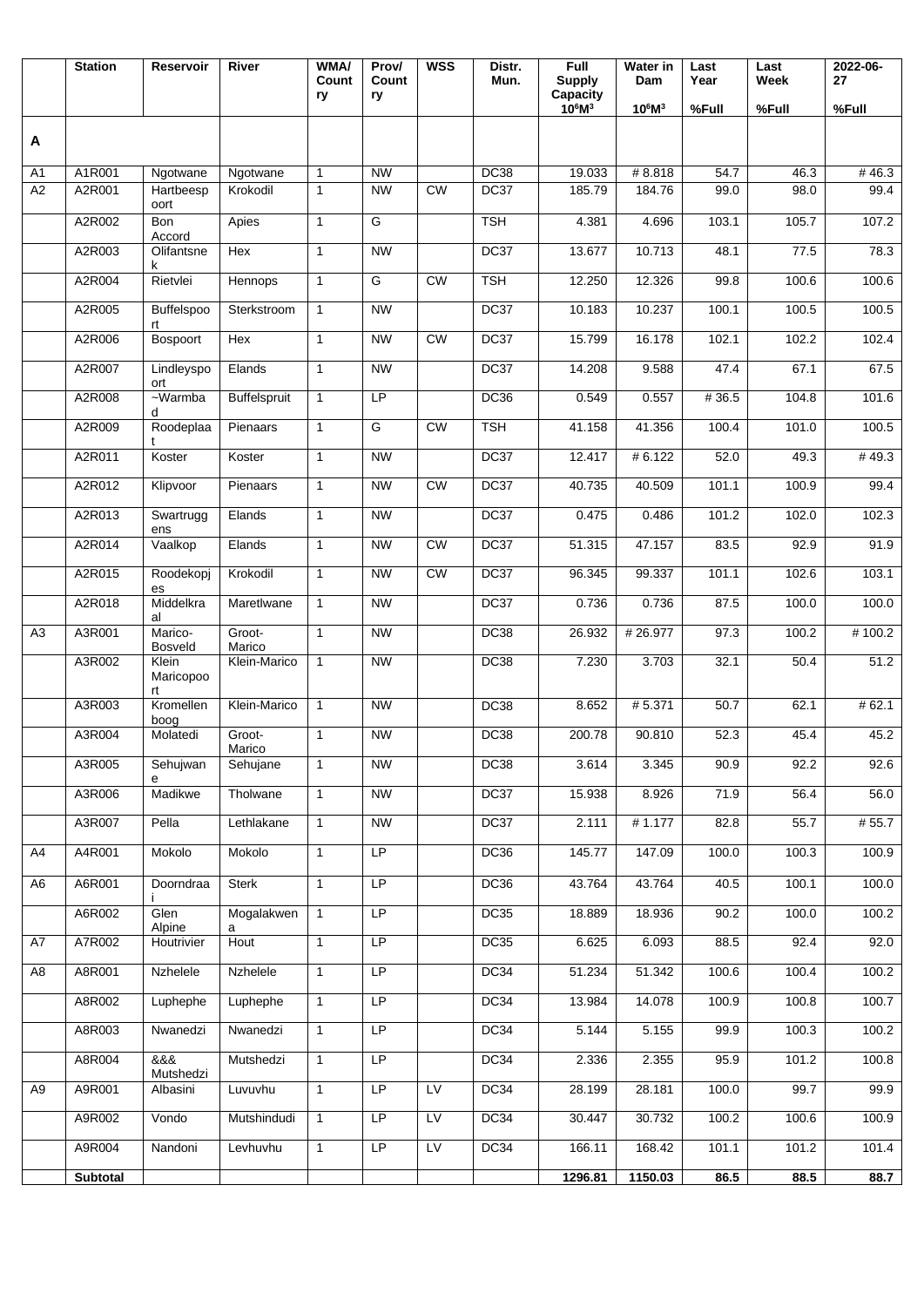|                 | <b>Station</b>  | Reservoir                   | <b>River</b>                | <b>WMA/</b><br>Count | Prov/<br>Count | <b>WSS</b> | Distr.<br>Mun. | Full<br><b>Supply</b> | Water in<br>Dam | Last<br>Year | Last<br>Week | 2022-06-<br>27 |
|-----------------|-----------------|-----------------------------|-----------------------------|----------------------|----------------|------------|----------------|-----------------------|-----------------|--------------|--------------|----------------|
|                 |                 |                             |                             | ry                   | ry             |            |                | Capacity<br>$10^6M^3$ | $10^6M^3$       | %Full        | %Full        | %Full          |
| В               |                 |                             |                             |                      |                |            |                |                       |                 |              |              |                |
| <b>B1</b>       | B1R001          | Witbank                     | Olifants                    | 2                    | M              |            | <b>DC31</b>    | 104.02                | 104.87          | 94.0         | 101.1        | 100.8          |
|                 | <b>B1R002</b>   | Middelbur<br>g              | Little<br>Olifants          | $\overline{2}$       | M              |            | <b>DC31</b>    | 48.056                | 44.544          | 88.6         | 98.0         | 92.7           |
| <b>B2</b>       | <b>B2R001</b>   | <b>Bronkhorst</b><br>spruit | <b>Bronkhorsts</b><br>pruit | 2                    | G              |            | <b>TSH</b>     | 56.994                | 56.994          | 95.3         | 98.5         | 100.0          |
| $\overline{B3}$ | <b>B3R001</b>   | <b>Rust De</b><br>Winter    | Elands                      | 2                    | LP             |            | <b>DC36</b>    | 28.186                | 28.533          | 100.3        | 101.1        | 101.2          |
|                 | <b>B3R002</b>   | Loskop                      | Olifants                    | $\overline{2}$       | M              |            | <b>DC31</b>    | 361.51                | 366.14          | 96.1         | 100.7        | 101.3          |
|                 | <b>B3R005</b>   | Rhenoster<br>kop            | Elands                      | $\overline{2}$       | $\overline{M}$ |            | <b>DC31</b>    | 204.58                | 100.37          | 8.7          | 48.6         | 49.1           |
| <b>B4</b>       | <b>B4R001</b>   | Tonteldoo<br>s              | Tonteldoos                  | 2                    | LP             |            | DC47           | 0.189                 | 0.190           | 100.3        | 100.5        | 100.5          |
|                 | B4R002          | Vlugkraal                   | Vlugkraal                   | $\sqrt{2}$           | LP             |            | DC47           | 0.443                 | 0.443           | 98.3         | 100.3        | 100.0          |
|                 | B4R004          | <b>Buffelsklo</b><br>of     | Waterval                    | $\overline{2}$       | M              |            | DC32           | 5.244                 | 5.257           | 100.1        | 100.2        | 100.2          |
|                 | <b>B4R007</b>   | De Hoop                     | Steelpoort                  | $\overline{2}$       | LP             |            | DC47           | 348.70                | 349.88          | 98.6         | 100.3        | 100.3          |
| B <sub>5</sub>  | B5R002          | Flag<br><b>Boshielo</b>     | Olifants                    | 2                    | LP             | PK         | DC47           | 185.13                | 189.20          | 89.9         | 102.2        | 102.2          |
| B <sub>6</sub>  | <b>B6R001</b>   | Ohrigstad                   | Ohrigstad                   | $\overline{2}$       | M              |            | <b>DC32</b>    | 13.448                | 7.050           | 71.8         | 52.6         | 52.4           |
|                 | <b>B6R003</b>   | Blyderivier<br>poort        | <b>Blyde</b>                | $\overline{2}$       | M              |            | <b>DC32</b>    | 54.369                | 54.602          | 100.3        | 100.3        | 100.4          |
| B7              | <b>B7R001</b>   | Klaserie                    | Klaserie                    | $\overline{2}$       | <b>LP</b>      |            | <b>DC33</b>    | 5.604                 | 5.687           | 99.4         | 101.3        | 101.5          |
|                 | <b>B7R003</b>   | <b>Tours</b>                | Ngwabitsi                   | $\overline{2}$       | LP             |            | <b>DC33</b>    | 6.084                 | 5.984           | 97.6         | 98.5         | 98.3           |
| B <sub>8</sub>  | <b>B8R001</b>   | Ebenezer                    | Groot-<br>Letaba            | 2                    | <b>LP</b>      | <b>PK</b>  | <b>DC33</b>    | 69.139                | 69.409          | 100.2        | 100.3        | 100.4          |
|                 | B8R002          | Hans<br>Merensky            | Ramadiepa                   | 2                    | <b>LP</b>      |            | <b>DC33</b>    | 1.225                 | 1.249           | 100.8        | 101.9        | 101.9          |
|                 | <b>B8R003</b>   | Magoebas<br>kloof           | Politsi                     | 2                    | LP             |            | <b>DC33</b>    | 4.840                 | 4.857           | 100.4        | 100.3        | 100.4          |
|                 | <b>B8R004</b>   | Vergelege<br>n              | Politsi<br>Tributary        | $\overline{2}$       | LP             |            | <b>DC33</b>    | 0.254                 | 0.255           | 98.7         | 100.0        | 100.7          |
|                 | <b>B8R005</b>   | Tzaneen                     | Groot-<br>Letaba            | $\overline{2}$       | L <sub>P</sub> |            | <b>DC33</b>    | 114.28                | 115.46          | 100.1        | 100.5        | 101.0          |
|                 | <b>B8R006</b>   | Dap<br>Naude                | <b>Broederstro</b><br>om    | 2                    | LP             |            | <b>DC33</b>    | 1.936                 | 1.914           | 100.2        | 98.6         | 98.9           |
|                 | <b>B8R007</b>   | Middel-<br>Letaba           | Middel-<br>Letaba           | $\overline{2}$       | <b>LP</b>      |            | DC33           | 171.93                | 3.634           | 9.4          | 2.2          | 2.1            |
|                 | <b>B8R009</b>   | Nsami                       | Nsama                       | $\overline{2}$       | LP             |            | <b>DC33</b>    | 21.874                | 10.783          | 81.4         | 50.0         | 49.3           |
|                 | B8R011          | Modjadji                    | Molototsi                   | $\overline{2}$       | LP             |            | DC33           | 7.196                 | 4.119           | 75.8         | 57.6         | 57.2           |
|                 | <b>Subtotal</b> |                             |                             |                      |                |            |                | 1815.23               | 1531.42         | 77.7         | 84.3         | 84.4           |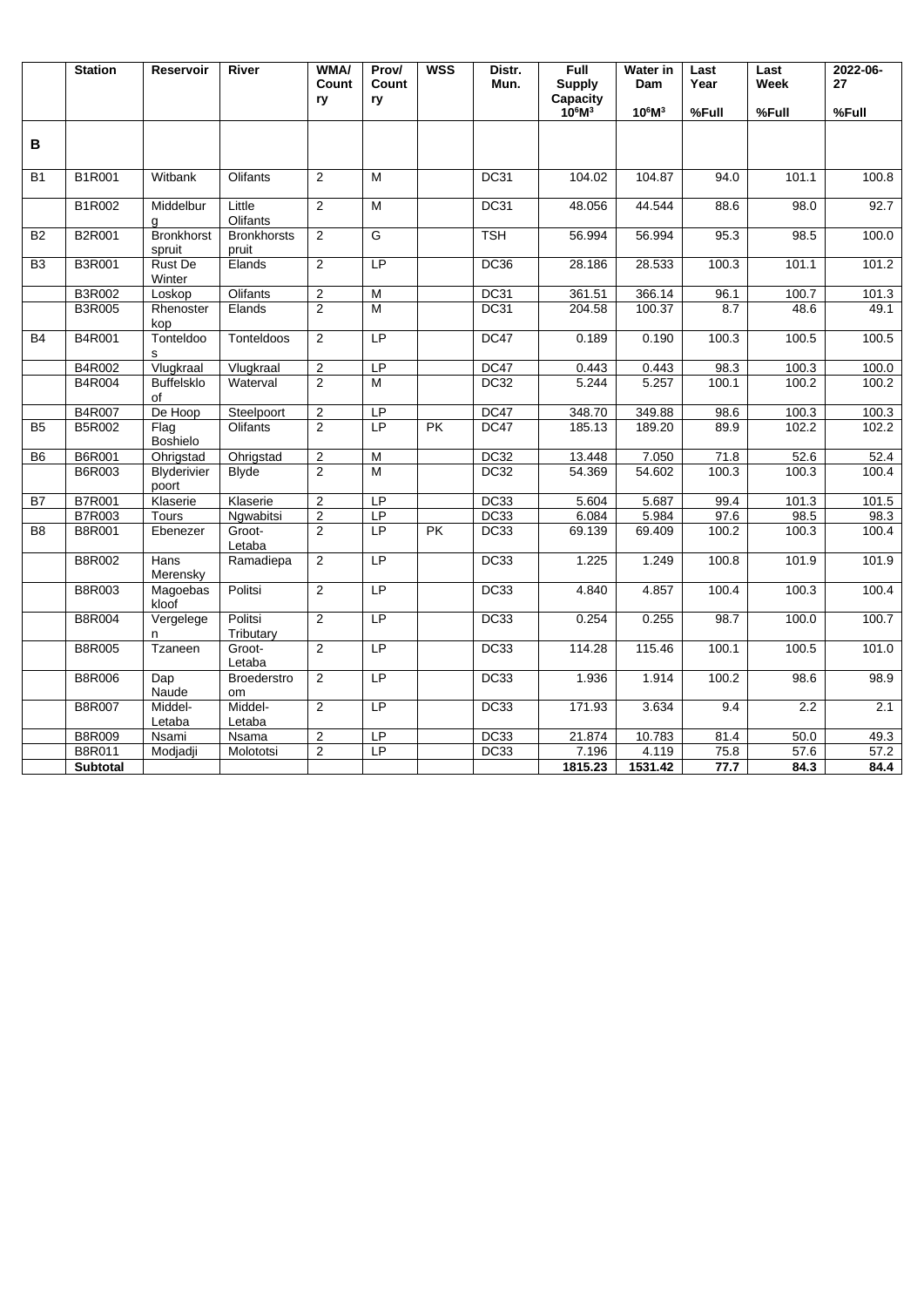|                | <b>Station</b>  | <b>Reservoir</b>                    | River              | <b>WMA/</b><br>Count | Prov/<br>Count           | <b>WSS</b>     | Distr.<br>Mun.   | Full<br><b>Supply</b> | <b>Water in</b><br>Dam | Last<br>Year | $\overline{\text{Last}}$<br>Week | 2022-06-<br>27 |
|----------------|-----------------|-------------------------------------|--------------------|----------------------|--------------------------|----------------|------------------|-----------------------|------------------------|--------------|----------------------------------|----------------|
|                |                 |                                     |                    | ry                   | ry                       |                |                  | Capacity<br>$10^6M^3$ | $10^6M^3$              | %Full        | %Full                            | %Full          |
| $\mathbf c$    |                 |                                     |                    |                      |                          |                |                  |                       |                        |              |                                  |                |
| C <sub>1</sub> | C1R001          | Vaal                                | Vaal               | 5                    | FS                       | $\overline{N}$ | DC42             | 2603.45               | 2736.95                | 95.7         | 105.9                            | 105.1          |
|                | C1R002          | Grootdraai                          | Vaal               | 5                    | M                        | $\overline{N}$ | <b>DC30</b>      | 349.53                | 349.53                 | 88.0         | 100.0                            | 100.0          |
| C <sub>2</sub> | C2R001          | Boskop                              | Mooi               | $\overline{5}$       | <b>NW</b>                |                | DC40             | 21.026                | 21.406                 | 101.3        | 101.4                            | 101.8          |
|                | C2R002          | Johan<br>Neser                      | Skoonspruit        | 5                    | <b>NW</b>                |                | DC40             | 5.672                 | 5.770                  | 101.4        | 101.7                            | 101.7          |
|                | C2R003          | Klerkskraa                          | Mooi               | 5                    | <b>NW</b>                |                | DC40             | 7.922                 | #8.073                 | 103.0        | 101.9                            | #101.9         |
|                | C2R004          | Potchefstr<br>oom                   | Mooi               | 5                    | <b>NW</b>                |                | <b>DC40</b>      | 2.027                 | 2.105                  | 101.5        | 102.7                            | 103.8          |
|                | C2R005          | Klipdrift                           | Loop Spruit        | 5                    | G                        |                | DC48             | 13.301                | 13.734                 | 101.5        | 102.5                            | 103.3          |
|                | C2R006          | Elandskuil                          | Swartleegte        | 5                    | <b>NW</b>                |                | DC40             | 1.181                 | 1.269                  | 75.2         | 106.2                            | 107.4          |
|                | C2R007          | Rietspruit                          | Rietspruit         | 5                    | <b>NW</b>                |                | <b>DC40</b>      | 7.275                 | 7.512                  | 98.8         | 101.6                            | 103.2          |
|                | C2R008          | Vaalrivier<br>Barrage               | Vaal               | 5                    | $\overline{\mathsf{FS}}$ |                | DC42             | 53.616                | #53.213                | #98.7        | 99.2                             | #99.2          |
| C3             | C3R002          | Spitskop                            | Harts              | 5                    | $\overline{\text{NC}}$   |                | DC <sub>9</sub>  | 57.831                | 59.611                 | 101.2        | 101.8                            | 103.1          |
|                | C3R006          | Taung                               | <b>Harts</b>       | $\overline{5}$       | <b>NW</b>                |                | <b>DC39</b>      | 61.366                | 62.499                 | 95.7         | 101.7                            | 101.8          |
| C <sub>4</sub> | C4R001          | Allemansk<br>raal                   | Sand               | 5                    | <b>FS</b>                |                | DC <sub>18</sub> | 174.52                | 171.36                 | 91.0         | 98.6                             | 98.2           |
|                | C4R002          | Erfenis                             | Groot-Vet          | 5                    | FS                       |                | DC18             | 206.06                | 206.39                 | 94.6         | 100.0                            | 100.2          |
| C <sub>5</sub> | C5R001          | Tierpoort                           | Tierpoort          | 6                    | FS                       |                | <b>MAN</b>       | 33.995                | 34.896                 | 86.5         | 101.6                            | 102.7          |
|                | C5R002          | Kalkfontei<br>n                     | Riet               | 6                    | FS                       |                | <b>DC16</b>      | 325.13                | 334.82                 | 71.9         | 101.1                            | 103.0          |
|                | C5R003          | Rustfontei<br>n                     | Modder             | 6                    | FS                       | <b>BF</b>      | <b>MAN</b>       | 72.109                | 71.417                 | 67.5         | 98.4                             | 99.0           |
|                | C5R004          | Krugersdri<br>ft                    | Modder             | 6                    | FS                       |                | <b>MAN</b>       | 71.479                | 69.999                 | 98.9         | 101.0                            | 97.9           |
|                | C5R005          | Groothoek                           | Kgabanyane         | 6                    | FS                       | BF             | <b>MAN</b>       | 11.905                | 11.605                 | 90.2         | 98.1                             | 97.5           |
| C7             | C7R001          | Koppies                             | Renoster           | 5                    | FS                       |                | DC20             | 42.311                | 42.590                 | 91.8         | 99.7                             | 100.7          |
| C <sub>8</sub> | C8R002          | Metsi-<br>Matso                     | Metsi-<br>Matsho   | 5                    | <b>FS</b>                |                | <b>DC19</b>      | 4.380                 | #4.068                 | 80.7         | 92.9                             | #92.9          |
|                | C8R003          | ~Sterkfont<br>ein                   | Nuwejaar<br>Spruit | $\overline{5}$       | FS                       | IV             | <b>DC19</b>      | 2616.90               | 2626.98                | 99.0         | 100.6                            | 100.4          |
|                | C8R004          | ~Saulspoo<br>rt                     | Liebenbergvl<br>ei | 5                    | FS                       |                | DC19             | 15.675                | 15.498                 | 99.4         | 98.9                             | 98.9           |
|                | <b>C8R008</b>   | Fika-Patso                          | Namahadi           | 5                    | FS                       |                | <b>DC19</b>      | 29.411                | #28.672                | 87.2         | 97.5                             | #97.5          |
| C <sub>9</sub> | C9R001          | $\sim$ Vaalharts<br>Storage<br>Weir | Vaal               | 5                    | NC                       |                | DC <sub>9</sub>  | 50.682                | 41.893                 | 77.1         | 85.5                             | 82.7           |
|                | C9R002          | Bloemhof                            | Vaal               | 5                    | FS                       | $\overline{N}$ | DC <sub>18</sub> | 1242.91               | 1293.43                | 107.1        | 103.1                            | 104.1          |
|                | C9R003          | ~Douglas<br>Storage<br>Weir         | Vaal               | 6                    | $\overline{NC}$          |                | DC7              | 16.245                | 18.645                 | 109.8        | 116.8                            | 114.8          |
|                | <b>Subtotal</b> |                                     |                    |                      |                          |                |                  | 8097.91               | 8293.93                | 96.8         | 102.6                            | 102.4          |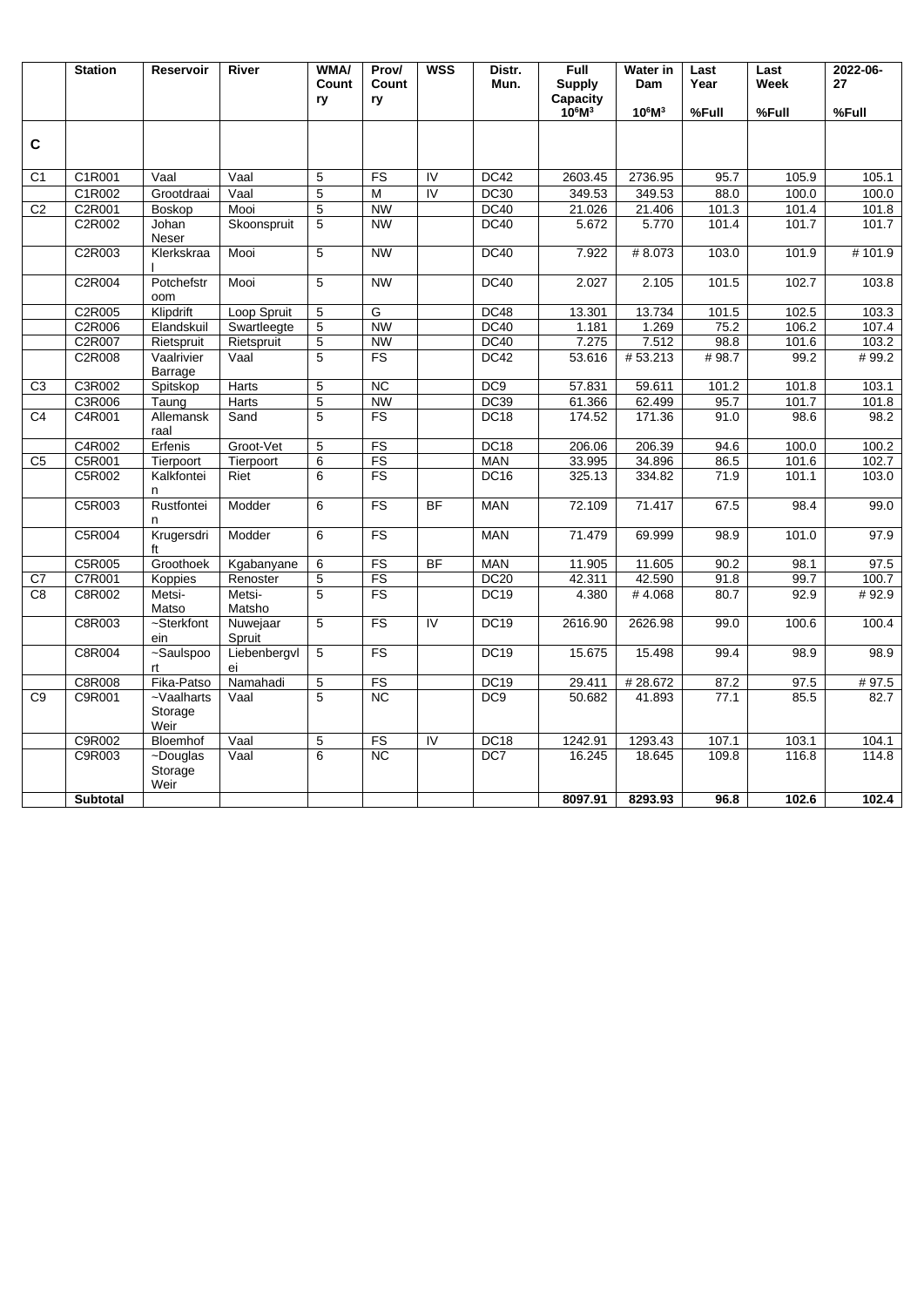|                | <b>Station</b>  | <b>Reservoir</b>             | <b>River</b>     | WMA/<br>Count    | Prov/<br>Count | <b>WSS</b>      | Distr.<br>Mun.  | Full<br><b>Supply</b> | Water in<br>Dam | Last<br>Year | Last<br>Week | 2022-06-<br>27 |
|----------------|-----------------|------------------------------|------------------|------------------|----------------|-----------------|-----------------|-----------------------|-----------------|--------------|--------------|----------------|
|                |                 |                              |                  | ry               | ry             |                 |                 | Capacity<br>$10^6M^3$ | $10^6M^3$       | %Full        | %Full        | %Full          |
| D              |                 |                              |                  |                  |                |                 |                 |                       |                 |              |              |                |
| D <sub>1</sub> | D1R001          | Sterkspruit                  | Sterkspruit      | 6                | EC             |                 | <b>DC14</b>     | 9.473                 | 9.505           | 98.0         | 99.8         | 100.3          |
|                | D1R002          | * Katse                      | Malibamatso      | 11               | L              | IV              |                 | 1519.10               | 1429.35         | 72.3         | 95.1         | 94.1           |
|                | D1R003          | * Mohale                     | Sequnyane        | 11               | L              | $\overline{N}$  |                 | 843.53                | 825.69          | 34.8         | 97.6         | 97.9           |
| D <sub>2</sub> | D2R001          | Egmont                       | Witspruit        | 6                | FS             |                 | <b>MAN</b>      | 9.059                 | 9.109           | 87.8         | 100.0        | 100.5          |
|                | D2R002          | Armenia                      | Leeu             | 6                | FS             |                 | <b>DC19</b>     | 13.218                | 13.377          | 96.1         | 100.6        | 101.2          |
|                | D2R004          | $\overline{-$ Welbeda<br>cht | Caledon          | 6                | <b>FS</b>      | <b>BF</b>       | <b>MAN</b>      | 5.418                 | 5.418           | 75.3         | 100.0        | 100.0          |
|                | D2R006          | Knellpoort                   | Rietspruit       | 6                | FS             | <b>BF</b>       | <b>MAN</b>      | 130.00                | 130.49          | 81.8         | 100.4        | 100.4          |
| D <sub>3</sub> | D3R002          | Gariep                       | Orange           | 6                | FS             | <b>OR</b>       | <b>DC16</b>     | 4903.45               | 4873.59         | 93.6         | 98.6         | 99.4           |
|                | D3R003          | Vanderklo<br>οf              | Orange           | 6                | FS             | <b>OR</b>       | <b>DC16</b>     | 3092.36               | 3056.36         | 99.4         | 99.1         | 98.8           |
| D4             | D4R003          | Disaneng                     | Molopo           | 5                | <b>NW</b>      |                 | DC38            | 14.125                | #7.085          | 66.0         | 50.2         | # 50.2         |
|                | D4R004          | Setumo                       | Molopo           | 5                | <b>NW</b>      |                 | <b>DC38</b>     | 20.718                | #13.642         | 64.8         | 65.8         | # 65.8         |
| D7             | D7R001          | ~Boegoeb<br>erg              | Orange           | 6                | <b>NC</b>      |                 | DC7             | 20.613                | #37.932         | 48.1         | 184.0        | #184.0         |
|                | <b>Subtotal</b> |                              |                  |                  |                |                 |                 | 10581.06              | 10411.5<br>5    | 87.2         | 98.2         | 98.4           |
| Е              |                 |                              |                  |                  |                |                 |                 |                       |                 |              |              |                |
| E1             | E1R001          | <b>Bulshoek</b>              | Olifants         | 9                | <b>WCw</b>     |                 | DC <sub>1</sub> | 4.809                 | 4.246           | 73.0         | 91.9         | 88.3           |
|                | E1R002          | Clanwillia<br>m              | Olifants         | 9                | <b>WCw</b>     |                 | DC <sub>1</sub> | 122.48                | 53.238          | 23.1         | 34.1         | 43.5           |
|                | E4R001          | Karee                        | Karee            | 9                | NC             |                 | DC6             | 0.949                 | 0.266           | 12.4         | 17.9         | 28.1           |
|                | <b>Subtotal</b> |                              |                  |                  |                |                 |                 | 128.24                | 57.75           | 24.9         | 36.2         | 45.0           |
| G              |                 |                              |                  |                  |                |                 |                 |                       |                 |              |              |                |
| G1             | G1R001          | Voëlvlei                     | Voëlvlei         | $\boldsymbol{9}$ | <b>WCw</b>     | CT              | DC <sub>2</sub> | 158.59                | 97.179          | 62.0         | 57.9         | 61.3           |
|                | G1R002          | Wemmers<br>hoek              | Wemmers          | 9                | <b>WCw</b>     | $\overline{CT}$ | DC <sub>2</sub> | 58.710                | 33.333          | 62.6         | 55.7         | 56.8           |
|                | G1R003          | ~Misverst<br>and             | Berg             | 9                | <b>WCw</b>     |                 | DC <sub>1</sub> | 5.678                 | 6.478           | 118.0        | 120.6        | 114.1          |
|                | G1R004          | <b>Berg River</b>            | Berg             | $\overline{9}$   | <b>WCw</b>     | CT              | DC <sub>2</sub> | 127.05                | 104.42          | 91.6         | 81.5         | 82.2           |
|                | G4R001          | ~Steenbra<br>s               | <b>Steenbras</b> | 9                | <b>WCw</b>     | <b>CT</b>       | <b>CPT</b>      | 33.880                | 26.714          | 59.5         | 77.1         | 78.8           |
|                | G4R002          | Eikenhof                     | Palmiet          | 8                | <b>WCw</b>     |                 | DC <sub>3</sub> | 28.856                | 24.400          | 97.3         | 77.8         | 84.6           |
|                | G4R007          | ~Steenbra<br>sdam-<br>Upper  | Steenbras        | 9                | <b>WCw</b>     | <b>CT</b>       | CPT             | 31.811                | 29.079          | 60.9         | 91.7         | 91.4           |
|                | G4R010          | De Bos                       | Onrus            | 8                | <b>WCw</b>     |                 | DC <sub>3</sub> | 5.735                 | 5.735           | 100.0        | 88.9         | 100.0          |
|                | <b>Subtotal</b> |                              |                  |                  |                |                 |                 | 450.31                | 327.34          | 73.6         | 70.6         | 72.7           |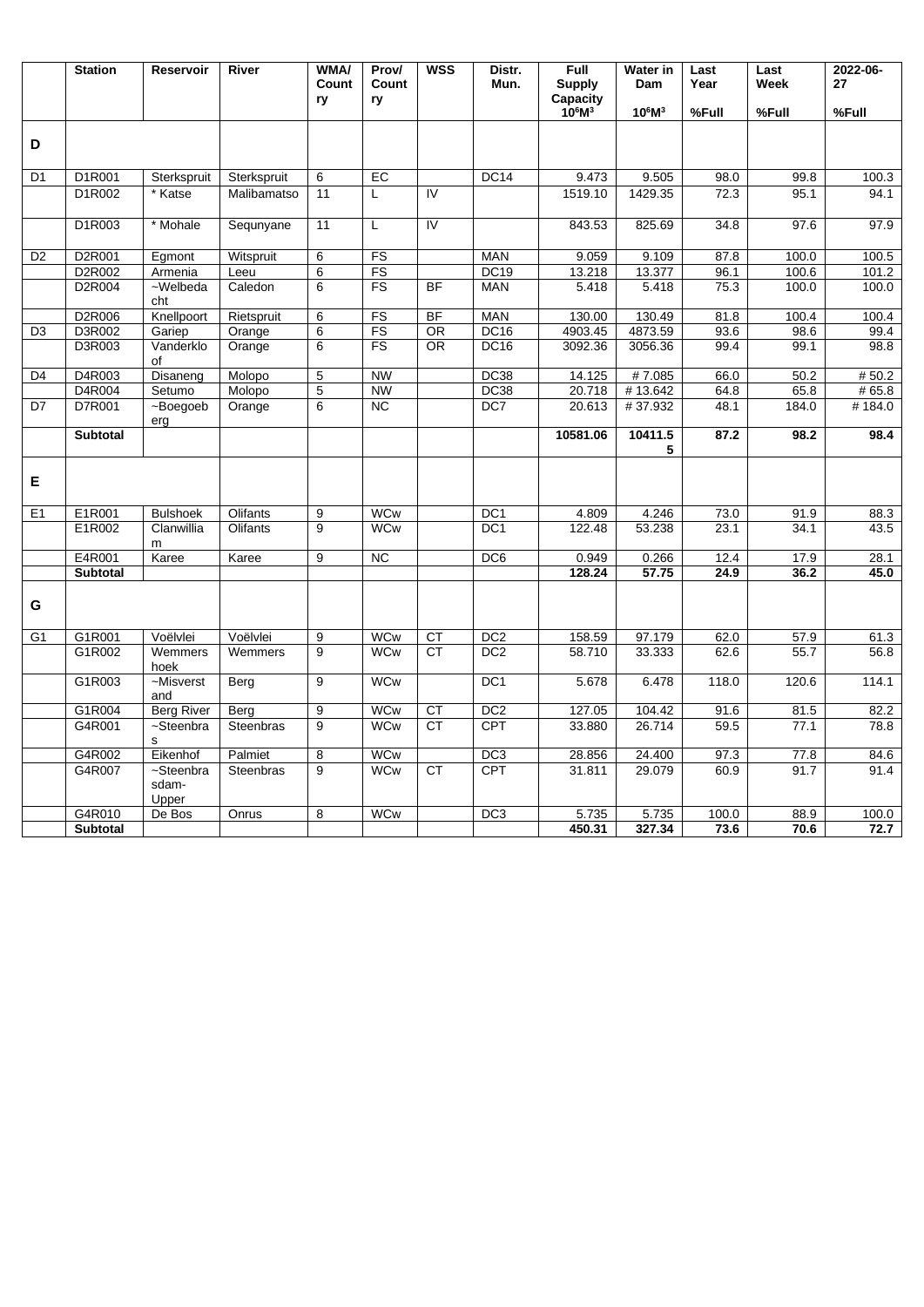|                | <b>Station</b>  | <b>Reservoir</b>        | River                              | <b>WMA/</b><br>Count | Prov/<br>Count | <b>WSS</b> | Distr.<br>Mun.  | Full<br><b>Supply</b> | <b>Water in</b><br>Dam | Last<br>Year | Last<br>Week | 2022-06-<br>27    |
|----------------|-----------------|-------------------------|------------------------------------|----------------------|----------------|------------|-----------------|-----------------------|------------------------|--------------|--------------|-------------------|
|                |                 |                         |                                    | ry                   | ry             |            |                 | Capacity<br>$10^6M^3$ | $10^6M^3$              | %Full        | %Full        | %Full             |
| н              |                 |                         |                                    |                      |                |            |                 |                       |                        |              |              |                   |
| H1             | H1R001          | Brandvlei               | Brandvlei                          | 8                    | <b>WCw</b>     |            | DC <sub>2</sub> | 286.04                | 122.73                 | 37.4         | 41.1         | 42.9              |
|                | H1R002          | Stettynskl<br>oof       | Holsloot                           | 8                    | <b>WCw</b>     |            | DC <sub>2</sub> | 14.747                | 11.287                 | 95.4         | 76.5         | 76.5              |
|                | H1R003          | Ceres                   | Koekedou                           | 8                    | <b>WCw</b>     |            | DC <sub>2</sub> | 17.250                | 10.698                 | 56.7         | 62.2         | 62.0              |
| H <sub>2</sub> | H2R001          | Roode<br>Elsberg        | Sanddrifsklo<br>οf                 | 8                    | <b>WCw</b>     |            | DC <sub>2</sub> | 7.727                 | 2.034                  | 31.3         | 22.8         | 26.3              |
|                | H2R002          | Lakenvalle              | Sanddrifsklo<br>οf                 | 8                    | <b>WCw</b>     |            | DC <sub>2</sub> | 10.443                | 8.607                  | 80.8         | 82.2         | 82.4              |
| H <sub>3</sub> | H3R001          | Poortjies<br>Kloof      | Groot                              | 8                    | <b>WCw</b>     |            | DC2             | 9.724                 | 0.364                  | 0.0          | 3.2          | $\overline{3.7}$  |
|                | H3R002          | Pietersfont<br>ein      | Pietersfontei<br>n                 | 8                    | <b>WCw</b>     |            | DC <sub>2</sub> | 1.917                 | 0.379                  | 25.0         | 20.2         | 19.8              |
| H <sub>4</sub> | H4R002          | Keerom                  | Nuy                                | 8                    | <b>WCw</b>     |            | D <sub>C2</sub> | 9.750                 | #1.691                 | 21.2         | 17.3         | # $17.3$          |
|                | H4R003          | Klipberg                | Konings                            | 8                    | <b>WCw</b>     |            | DC <sub>2</sub> | 1.939                 | 1.209                  | 68.3         | 54.8         | 62.4              |
|                | H4R004          | Kwaggaskl<br>oof        | Kwaggasklo<br>of                   | 8                    | <b>WCw</b>     |            | DC <sub>2</sub> | 169.41                | 72.052                 | 37.6         | 40.8         | 42.5              |
| H <sub>6</sub> | H6R001          | Thee<br>Waters<br>Kloof | Riviersonder<br>end                | 8                    | <b>WCw</b>     | <b>CT</b>  | DC <sub>3</sub> | 479.26                | 354.29                 | 82.3         | 72.3         | 73.9              |
|                | <b>H6R002</b>   | Elandsklo<br>οf         | Elands                             | $\overline{8}$       | <b>WCw</b>     |            | DC3             | 10.993                | 4.703                  | 50.0         | 33.1         | 42.8              |
| H7             | H7R001          | Buffelsjag<br>s         | <b>Buffelsjags</b>                 | 8                    | <b>WCo</b>     |            | DC <sub>3</sub> | 4.543                 | 4.619                  | 100.6        | 100.3        | 101.7             |
| H <sub>8</sub> | H8R001          | Duiwenho<br>ks          | Duiwenhoks                         | 8                    | <b>WCo</b>     |            | DC4             | 6.180                 | 6.224                  | 99.9         | 100.0        | 100.7             |
| H <sub>9</sub> | H9R001          | Korentepo<br>ort        | Korinte                            | 8                    | <b>WCo</b>     |            | DC4             | 8.092                 | 7.359                  | 98.6         | 86.9         | 90.9              |
|                | <b>Subtotal</b> |                         |                                    |                      |                |            |                 | 1038.02               | 608.25                 | 60.5         | 56.9         | 58.6              |
| J              |                 |                         |                                    |                      |                |            |                 |                       |                        |              |              |                   |
| J1             | J1R001          | Prinsrivier             | Prins                              | 8                    | <b>WCo</b>     |            | DC4             | 2.258                 | 1.791                  | 50.2         | 81.3         | 79.3              |
|                | J1R002          | <b>Bellair</b>          | <b>Brak</b>                        | 8                    | <b>WCo</b>     |            | DC <sub>3</sub> | 4.241                 | 0.219                  | 3.7          | 5.6          | 5.2               |
|                | J1R003          | <b>Floris</b><br>Kraal  | <b>Buffels</b>                     | 8                    | <b>WCo</b>     |            | DC <sub>5</sub> | 48.266                | 11.138                 | 14.0         | 23.2         | 23.1              |
|                | J1R004          | Miertjies<br>Kraal      | <b>Brand</b>                       | 8                    | <b>WCo</b>     |            | DC4             | 1.434                 | 1.325                  | 60.6         | 70.2         | 92.4              |
| J2             | J2R001          | Calitzdorp              | <b>Nels</b>                        | 8                    | <b>WCo</b>     |            | DC4             | 4.817                 | 3.766                  | 43.0         | 75.4         | 78.2              |
|                | J2R002          | Leeugamk<br>a           | Leeu                               | 8                    | <b>WCo</b>     |            | DC <sub>5</sub> | 13.584                | 10.812                 | 15.4         | 80.7         | 79.6              |
|                | J2R003          | Oukloof                 | Cordiers                           | 8                    | <b>WCo</b>     |            | DC <sub>5</sub> | 4.190                 | 0.259                  | 0.0          | 6.2          | 6.2               |
|                | <b>J2R004</b>   | Gamka                   | Gamka                              | $\overline{8}$       | WCo            |            | DC <sub>5</sub> | 1.733                 | 1.744                  | 41.4         | 100.3        | 100.6             |
|                | J2R006          | Gamkapo<br>ort          | Gamka                              | 8                    | <b>WCo</b>     |            | DC <sub>5</sub> | 35.717                | 28.132                 | 5.0          | 79.5         | 78.8              |
|                | J2R008          | Tierkloof               | Tributary of<br>Seweweekspo<br>ort | $\overline{8}$       | <b>WCo</b>     |            | DC4             | 0.031                 | 0.031                  | 89.7         | 96.7         | 100.0             |
| J3             | J3R001          | Kammana<br>ssie         | Kammanass<br>ie                    | 8                    | <b>WCo</b>     |            | DC4             | 34.354                | 1.500                  | 0.0          | 3.8          | 4.4               |
|                | J3R002          | Stompdrift              | Olifants                           | 8                    | WCo            |            | DC4             | 46.267                | 9.257                  | 7.1          | 20.1         | $\overline{20.0}$ |
|                | <b>Subtotal</b> |                         |                                    |                      |                |            |                 | 196.89                | 69.97                  | 9.60         | 35.5         | 35.5              |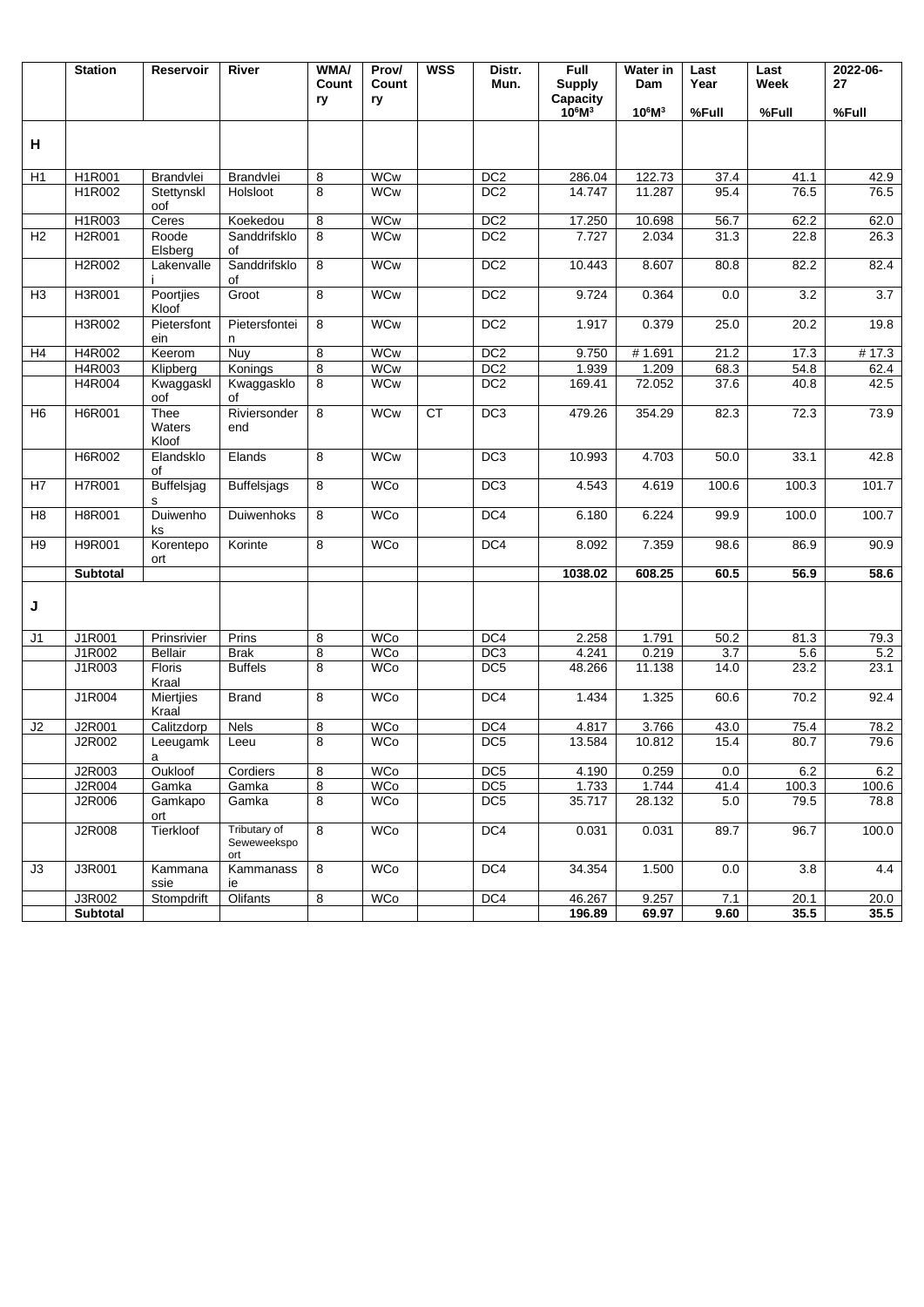|                | <b>Station</b>  | <b>Reservoir</b>                    | River              | <b>WMA/</b><br>Count<br>ry | Prov/<br>Count<br>ry | <b>WSS</b> | Distr.<br>Mun.  | Full<br><b>Supply</b><br>Capacity | Water in<br>Dam | Last<br>Year | Last<br><b>Week</b> | 2022-06-<br>27 |
|----------------|-----------------|-------------------------------------|--------------------|----------------------------|----------------------|------------|-----------------|-----------------------------------|-----------------|--------------|---------------------|----------------|
|                |                 |                                     |                    |                            |                      |            |                 | $10^6M^3$                         | $10^6M^3$       | %Full        | %Full               | %Full          |
| K              |                 |                                     |                    |                            |                      |            |                 |                                   |                 |              |                     |                |
| K1             | K1R001          | Hartebees<br>tkuil                  | Hartenbos          | 8                          | <b>WCo</b>           |            | DC <sub>4</sub> | 7.133                             | 0.428           | 4.2          | 6.3                 | 6.0            |
|                | K1R002          | Klipheuwel                          | Hartenbos          | 8                          | <b>WCo</b>           |            | DC4             | 4.450                             | 0.708           | 58.9         | 15.9                | 15.9           |
| K <sub>2</sub> | K2R001          | Ernest<br>Robertson                 | Grootbrak          | 8                          | <b>WCo</b>           |            | DC4             | 0.415                             | 0.419           | 85.6         | 95.1                | 101.0          |
|                | K2R002          | Wolwedan<br>s                       | Grootbrak          | 8                          | <b>WCo</b>           |            | DC4             | 24.626                            | 22.018          | 65.4         | 83.1                | 89.4           |
| K <sub>3</sub> | K3R002          | Garden<br>Route                     | Swart              | 8                          | <b>WCo</b>           |            | DC4             | 9.979                             | 9.525           | 100.0        | 86.2                | 95.5           |
| K <sub>6</sub> | K6R001          | Roodefont<br>ein                    | Piesang            | 8                          | <b>WCo</b>           |            | DC4             | 1.990                             | 1.868           | 93.0         | 93.2                | 93.8           |
| K9             | <b>K9R001</b>   | Kromrivier                          | Krom               | $\overline{7}$             | EC                   | AL         | <b>DC10</b>     | 35.240                            | 4.995           | 18.2         | 8.6                 | 14.2           |
|                | K9R002          | Impofu                              | Krom               | $\overline{7}$             | EC                   | <b>AL</b>  | <b>DC10</b>     | 105.76                            | 10.981          | 14.5         | 10.3                | 10.4           |
|                | <b>Subtotal</b> |                                     |                    |                            |                      |            |                 | 189.59                            | 50.94           | 27.9         | 24.4                | 26.9           |
| L              |                 |                                     |                    |                            |                      |            |                 |                                   |                 |              |                     |                |
| L8             | L8R001          | Kouga                               | Kouga              | $\overline{7}$             | EC                   | <b>AL</b>  | <b>DC10</b>     | 125.91                            | 17.785          | 4.2          | 12.8                | 14.1           |
|                | L8R002          | Haarlem                             | Groot              | $\overline{7}$             | <b>WCo</b>           |            | DC4             | 4.603                             | 4.236           | 14.5         | 65.5                | 92.0           |
| L9             | L9R001          | ~Loerie                             | Loerie Spruit      | $\overline{7}$             | EC                   | <b>AL</b>  | DC10            | 3.026                             | 1.371           | 33.5         | 42.2                | 45.3           |
|                | <b>Subtotal</b> |                                     |                    |                            |                      |            |                 | 133.54                            | 23.39           | 5.19         | 15.3                | 17.5           |
| М              |                 |                                     |                    |                            |                      |            |                 |                                   |                 |              |                     |                |
| M1             | M1R001          | Groendal                            | Swartkops          | $\overline{7}$             | EC                   | <b>AL</b>  | DC10            | 11.638                            | 2.502           | 24.7         | 21.3                | 21.5           |
|                | Subtotal        |                                     |                    |                            |                      |            |                 | 11.64                             | 2.502           | 24.7         | 21.3                | 21.5           |
| N              |                 |                                     |                    |                            |                      |            |                 |                                   |                 |              |                     |                |
| N <sub>1</sub> | N1R001          | Nqweba<br>(Van<br>Rynevelds<br>pas) | Sondags            | $\overline{7}$             | EC                   |            | <b>DC10</b>     | 44.718                            | 2.715           | 7.6          | 6.1                 | 6.1            |
| N <sub>2</sub> | <b>N2R001</b>   | Darlington                          | Sondags            | $\overline{7}$             | <b>EC</b>            |            | <b>DC10</b>     | 179.84                            | 74.296          | 35.0         | 44.8                | 41.3           |
|                | Subtotal        |                                     |                    |                            |                      |            |                 | 224.56                            | 77.01           | 29.5         | 37.1                | 34.3           |
| P              |                 |                                     |                    |                            |                      |            |                 |                                   |                 |              |                     |                |
| P <sub>1</sub> | P1R003          | Nuwejaars                           | Nuwejaarspr<br>uit | $\overline{7}$             | <b>EC</b>            |            | <b>DC10</b>     | 4.556                             | 0.199           | 3.6          | 4.2                 | 4.4            |
|                | <b>Subtotal</b> |                                     |                    |                            |                      |            |                 | 4.556                             | 0.199           | 3.60         | 4.19                | 4.37           |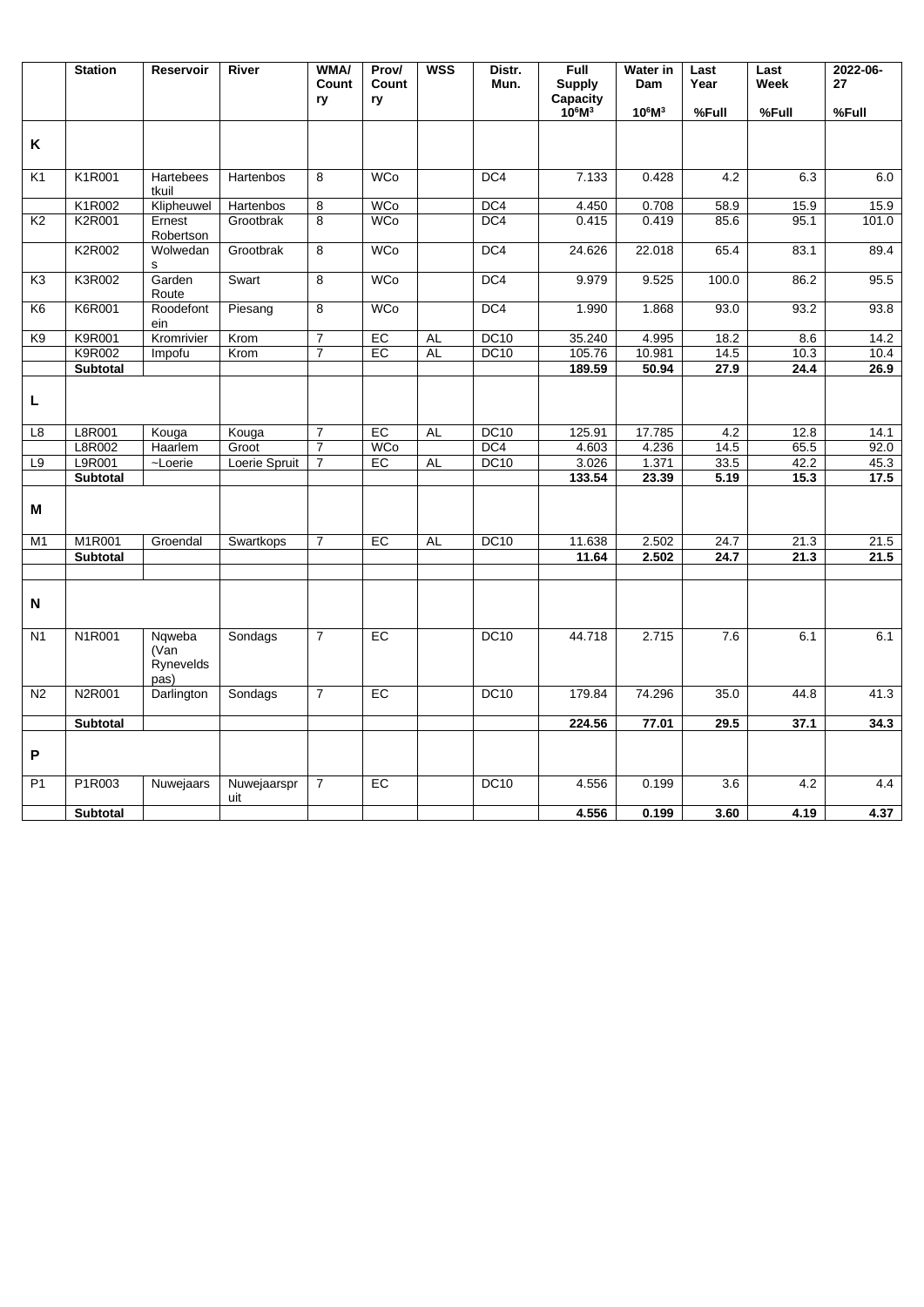| $10^6M^3$<br>$10^6M^3$<br>%Full<br>%Full<br>%Full<br>Q<br>Q <sub>1</sub><br>Q1R001<br>~Grassrid<br>Groot Brak<br>$\overline{7}$<br>EC<br><b>DC13</b><br>44.487<br>34.058<br>38.5<br>75.8<br>76.6<br>ge<br>$\overline{7}$<br>Q4R001<br>Lake<br>EC<br>DC <sub>13</sub><br>14.2<br>Q4<br>Tarka<br>11.292<br>1.598<br>11.8<br>1.8<br>Arthur<br>Q4R002<br>$E$ C<br>DC13<br>58.4<br>Tarka<br>$\overline{7}$<br>55.870<br>32.612<br>5.1<br>57.9<br>Kommand<br>o<br>drift<br>Q5L001<br>$\overline{-E$ lands<br><b>Great Fish</b><br>$\overline{7}$<br>EC<br><b>DC13</b><br>97.1<br>93.7<br>Q <sub>5</sub><br>3.546<br>3.321<br>116.7<br><b>Drift</b><br>Q8R001<br>~De Mist<br>Little Fish<br>$\overline{7}$<br>EC<br><b>DC10</b><br>Q8<br>2.053<br>2.053<br>100.3<br>100.0<br>80.3<br>Kraal<br>Q9L001<br>$\overline{7}$<br>EC<br><b>DC10</b><br>Q9<br>Glen<br>Water from<br>6.229<br>5.517<br>76.2<br>91.8<br>88.6<br>Melville<br>Fish river via<br>Ecca tunnel<br>Q9R001<br>$\overline{7}$<br>EC<br><b>DC12</b><br>24.839<br>24.924<br>100.3<br>Katrivier<br>Kat<br>50.6<br>100.3<br>148.32<br>104.08<br>29.2<br>69.8<br>70.2<br>Subtotal<br>R<br>R1R001<br>$\overline{7}$<br>EC<br><b>DC12</b><br>54.9<br>Sandile<br>Keiskamma<br>29.656<br>29.713<br>100.2<br>R <sub>1</sub><br>100.2<br>$\overline{7}$<br>$E$ C<br>R1R002<br>DC <sub>12</sub><br>97.5<br>Cata<br>12.080<br>11.780<br>45.6<br>99.4<br>Cata<br>R1R003<br><b>Binfield</b><br>$\overline{7}$<br>EC<br>DC12<br>36.625<br>Tyume<br>36.835<br>56.4<br>99.8<br>99.4<br>R1R004<br>$\overline{7}$<br>EC<br><b>DC12</b><br>1.824<br>uMnyama<br>1.824<br>99.9<br>100.0<br>100.0<br>Mnyameni<br>$\overline{7}$<br>EC<br>DC <sub>12</sub><br>R <sub>2</sub><br>R2L001<br>Debe<br>Debe<br>6.331<br>0.878<br>5.8<br>14.0<br>13.9<br>R2R001<br><b>Buffalo</b><br>$\overline{7}$<br>EC<br><b>BUF</b><br>18.925<br>100.3<br>100.1<br>Laing<br>AM<br>18.904<br>98.3<br>R2R002<br><b>BUF</b><br><b>Buffalo</b><br>$\overline{7}$<br>EC<br>AM<br>4.799<br>4.791<br>93.0<br>98.6<br>99.8<br>Rooikrantz<br>R2R003<br><b>BUF</b><br>77.686<br><b>Bridle Drift</b><br><b>Buffalo</b><br>$\overline{7}$<br>EC<br>AM<br>97.923<br>24.9<br>78.9<br>79.3<br>R3R001<br>EC<br>AM<br><b>BUF</b><br>19.257<br>18.534<br>96.2<br>Nahoon<br>Nahoon<br>$\overline{7}$<br>37.3<br>96.8<br>R <sub>3</sub><br>43.7<br>88.2<br>Subtotal<br>227.61<br>200.76<br>88.2<br>S<br>S1L001<br>$\overline{7}$<br>E<br>DC13<br>3.373<br>3.365<br>98.1<br>100.0<br>99.8<br>S <sub>1</sub><br>Macubeni<br>Cacadu<br>EC<br>S1R001<br>$\overline{7}$<br>DC <sub>13</sub><br>115.48<br>White Kei<br>115.86<br>98.8<br>99.7<br>99.7<br>Xonxa<br>$\overline{7}$<br>EC<br>DC13<br>S2R001<br>113.52<br>98.9<br>98.6<br>Lubisi<br>Indwe<br>111.94<br>86.6<br>S2<br>$\overline{7}$<br>EC<br>DC <sub>13</sub><br>S2R002<br>17.099<br>17.526<br>97.7<br>102.1<br>102.5<br>Doornrivie<br>Doorn<br>$\mathsf{r}$<br>$\overline{7}$<br>EC<br><b>KP</b><br>S3<br>S3L001<br><b>Boesmans</b><br>Oxkraal<br><b>DC13</b><br>4.818<br>4.804<br>43.5<br>99.8<br>99.7<br>krantz<br>$\overline{7}$<br><b>KP</b><br>S3R001<br>EC<br>DC <sub>12</sub><br>37.441<br>24.1<br>Waterdow<br>Klipplaat<br>37.625<br>100.3<br>100.5<br>n<br>$\overline{7}$<br><b>KP</b><br>S3R003<br>Oxkraal<br>Oskraal<br>EC<br>DC <sub>13</sub><br>14.829<br>14.829<br>28.2<br>100.0<br>100.0<br>S5R001<br>$\overline{7}$<br>EC<br>DC13<br>Tsomo<br>147.28<br>146.16<br>89.9<br>99.3<br>S5<br>Ncora<br>99.2<br>S5R002<br>$\overline{7}$<br>EC<br>DC13<br>12.272<br>12.272<br>98.9<br>100.0<br>100.0<br>Tsojana<br>Tsojana<br>S6R001<br>$\boldsymbol{7}$<br>EC<br>DC <sub>12</sub><br>Gubu<br>Gubu<br>AM<br>8.524<br>8.578<br>85.8<br>100.5<br>S <sub>6</sub><br>100.6<br>$\overline{7}$<br>S6R002<br>Wrigglesw<br>Kubisi<br>EC<br>AM<br>DC <sub>12</sub><br>91.471<br>55.228<br>19.2<br>58.0<br>60.4<br>ade<br>S7R001<br>$\overline{7}$<br>EC<br><b>BW</b><br>DC <sub>12</sub><br>104.4<br>S7<br>~Gcuwa<br>Gcuwa<br>0.428<br>0.447<br>90.4<br>104.4<br>EC<br>DC <sub>12</sub><br>S7R002<br>Xilinxa<br>Xilinca<br>$\overline{7}$<br>BW<br>13.823<br>13.823<br>14.7<br>100.0<br>100.0<br>DC <sub>12</sub><br>S7R003<br>Toleni<br>Toleni<br>$\overline{7}$<br>EC<br><b>BW</b><br>0.177<br>0.157<br>27.9<br>88.6<br>89.0<br>580.91<br>542.23<br>72.3<br>93.3<br>Subtotal<br>93.0 | <b>Station</b> | Reservoir | River | <b>WMA/</b><br>Count<br>ry | Prov/<br>Count<br>ry | <b>WSS</b> | Distr.<br>Mun. | Full<br><b>Supply</b><br>Capacity | Water in<br>Dam | Last<br>Year | Last<br>Week | 2022-06-<br>27 |
|--------------------------------------------------------------------------------------------------------------------------------------------------------------------------------------------------------------------------------------------------------------------------------------------------------------------------------------------------------------------------------------------------------------------------------------------------------------------------------------------------------------------------------------------------------------------------------------------------------------------------------------------------------------------------------------------------------------------------------------------------------------------------------------------------------------------------------------------------------------------------------------------------------------------------------------------------------------------------------------------------------------------------------------------------------------------------------------------------------------------------------------------------------------------------------------------------------------------------------------------------------------------------------------------------------------------------------------------------------------------------------------------------------------------------------------------------------------------------------------------------------------------------------------------------------------------------------------------------------------------------------------------------------------------------------------------------------------------------------------------------------------------------------------------------------------------------------------------------------------------------------------------------------------------------------------------------------------------------------------------------------------------------------------------------------------------------------------------------------------------------------------------------------------------------------------------------------------------------------------------------------------------------------------------------------------------------------------------------------------------------------------------------------------------------------------------------------------------------------------------------------------------------------------------------------------------------------------------------------------------------------------------------------------------------------------------------------------------------------------------------------------------------------------------------------------------------------------------------------------------------------------------------------------------------------------------------------------------------------------------------------------------------------------------------------------------------------------------------------------------------------------------------------------------------------------------------------------------------------------------------------------------------------------------------------------------------------------------------------------------------------------------------------------------------------------------------------------------------------------------------------------------------------------------------------------------------------------------------------------------------------------------------------------------------------------------------------------------------------------------------------------------------------------------------------------------------------------------------------------------------------------------------------------------------------------------------------------------------------------------------------------------------------------------------------------------------------------------------------------------------------------------------------------------------------------------------------------------------------------------------------------------------------------------------------------------------------------|----------------|-----------|-------|----------------------------|----------------------|------------|----------------|-----------------------------------|-----------------|--------------|--------------|----------------|
|                                                                                                                                                                                                                                                                                                                                                                                                                                                                                                                                                                                                                                                                                                                                                                                                                                                                                                                                                                                                                                                                                                                                                                                                                                                                                                                                                                                                                                                                                                                                                                                                                                                                                                                                                                                                                                                                                                                                                                                                                                                                                                                                                                                                                                                                                                                                                                                                                                                                                                                                                                                                                                                                                                                                                                                                                                                                                                                                                                                                                                                                                                                                                                                                                                                                                                                                                                                                                                                                                                                                                                                                                                                                                                                                                                                                                                                                                                                                                                                                                                                                                                                                                                                                                                                                                                                                      |                |           |       |                            |                      |            |                |                                   |                 |              |              |                |
|                                                                                                                                                                                                                                                                                                                                                                                                                                                                                                                                                                                                                                                                                                                                                                                                                                                                                                                                                                                                                                                                                                                                                                                                                                                                                                                                                                                                                                                                                                                                                                                                                                                                                                                                                                                                                                                                                                                                                                                                                                                                                                                                                                                                                                                                                                                                                                                                                                                                                                                                                                                                                                                                                                                                                                                                                                                                                                                                                                                                                                                                                                                                                                                                                                                                                                                                                                                                                                                                                                                                                                                                                                                                                                                                                                                                                                                                                                                                                                                                                                                                                                                                                                                                                                                                                                                                      |                |           |       |                            |                      |            |                |                                   |                 |              |              |                |
|                                                                                                                                                                                                                                                                                                                                                                                                                                                                                                                                                                                                                                                                                                                                                                                                                                                                                                                                                                                                                                                                                                                                                                                                                                                                                                                                                                                                                                                                                                                                                                                                                                                                                                                                                                                                                                                                                                                                                                                                                                                                                                                                                                                                                                                                                                                                                                                                                                                                                                                                                                                                                                                                                                                                                                                                                                                                                                                                                                                                                                                                                                                                                                                                                                                                                                                                                                                                                                                                                                                                                                                                                                                                                                                                                                                                                                                                                                                                                                                                                                                                                                                                                                                                                                                                                                                                      |                |           |       |                            |                      |            |                |                                   |                 |              |              |                |
|                                                                                                                                                                                                                                                                                                                                                                                                                                                                                                                                                                                                                                                                                                                                                                                                                                                                                                                                                                                                                                                                                                                                                                                                                                                                                                                                                                                                                                                                                                                                                                                                                                                                                                                                                                                                                                                                                                                                                                                                                                                                                                                                                                                                                                                                                                                                                                                                                                                                                                                                                                                                                                                                                                                                                                                                                                                                                                                                                                                                                                                                                                                                                                                                                                                                                                                                                                                                                                                                                                                                                                                                                                                                                                                                                                                                                                                                                                                                                                                                                                                                                                                                                                                                                                                                                                                                      |                |           |       |                            |                      |            |                |                                   |                 |              |              |                |
|                                                                                                                                                                                                                                                                                                                                                                                                                                                                                                                                                                                                                                                                                                                                                                                                                                                                                                                                                                                                                                                                                                                                                                                                                                                                                                                                                                                                                                                                                                                                                                                                                                                                                                                                                                                                                                                                                                                                                                                                                                                                                                                                                                                                                                                                                                                                                                                                                                                                                                                                                                                                                                                                                                                                                                                                                                                                                                                                                                                                                                                                                                                                                                                                                                                                                                                                                                                                                                                                                                                                                                                                                                                                                                                                                                                                                                                                                                                                                                                                                                                                                                                                                                                                                                                                                                                                      |                |           |       |                            |                      |            |                |                                   |                 |              |              |                |
|                                                                                                                                                                                                                                                                                                                                                                                                                                                                                                                                                                                                                                                                                                                                                                                                                                                                                                                                                                                                                                                                                                                                                                                                                                                                                                                                                                                                                                                                                                                                                                                                                                                                                                                                                                                                                                                                                                                                                                                                                                                                                                                                                                                                                                                                                                                                                                                                                                                                                                                                                                                                                                                                                                                                                                                                                                                                                                                                                                                                                                                                                                                                                                                                                                                                                                                                                                                                                                                                                                                                                                                                                                                                                                                                                                                                                                                                                                                                                                                                                                                                                                                                                                                                                                                                                                                                      |                |           |       |                            |                      |            |                |                                   |                 |              |              |                |
|                                                                                                                                                                                                                                                                                                                                                                                                                                                                                                                                                                                                                                                                                                                                                                                                                                                                                                                                                                                                                                                                                                                                                                                                                                                                                                                                                                                                                                                                                                                                                                                                                                                                                                                                                                                                                                                                                                                                                                                                                                                                                                                                                                                                                                                                                                                                                                                                                                                                                                                                                                                                                                                                                                                                                                                                                                                                                                                                                                                                                                                                                                                                                                                                                                                                                                                                                                                                                                                                                                                                                                                                                                                                                                                                                                                                                                                                                                                                                                                                                                                                                                                                                                                                                                                                                                                                      |                |           |       |                            |                      |            |                |                                   |                 |              |              |                |
|                                                                                                                                                                                                                                                                                                                                                                                                                                                                                                                                                                                                                                                                                                                                                                                                                                                                                                                                                                                                                                                                                                                                                                                                                                                                                                                                                                                                                                                                                                                                                                                                                                                                                                                                                                                                                                                                                                                                                                                                                                                                                                                                                                                                                                                                                                                                                                                                                                                                                                                                                                                                                                                                                                                                                                                                                                                                                                                                                                                                                                                                                                                                                                                                                                                                                                                                                                                                                                                                                                                                                                                                                                                                                                                                                                                                                                                                                                                                                                                                                                                                                                                                                                                                                                                                                                                                      |                |           |       |                            |                      |            |                |                                   |                 |              |              |                |
|                                                                                                                                                                                                                                                                                                                                                                                                                                                                                                                                                                                                                                                                                                                                                                                                                                                                                                                                                                                                                                                                                                                                                                                                                                                                                                                                                                                                                                                                                                                                                                                                                                                                                                                                                                                                                                                                                                                                                                                                                                                                                                                                                                                                                                                                                                                                                                                                                                                                                                                                                                                                                                                                                                                                                                                                                                                                                                                                                                                                                                                                                                                                                                                                                                                                                                                                                                                                                                                                                                                                                                                                                                                                                                                                                                                                                                                                                                                                                                                                                                                                                                                                                                                                                                                                                                                                      |                |           |       |                            |                      |            |                |                                   |                 |              |              |                |
|                                                                                                                                                                                                                                                                                                                                                                                                                                                                                                                                                                                                                                                                                                                                                                                                                                                                                                                                                                                                                                                                                                                                                                                                                                                                                                                                                                                                                                                                                                                                                                                                                                                                                                                                                                                                                                                                                                                                                                                                                                                                                                                                                                                                                                                                                                                                                                                                                                                                                                                                                                                                                                                                                                                                                                                                                                                                                                                                                                                                                                                                                                                                                                                                                                                                                                                                                                                                                                                                                                                                                                                                                                                                                                                                                                                                                                                                                                                                                                                                                                                                                                                                                                                                                                                                                                                                      |                |           |       |                            |                      |            |                |                                   |                 |              |              |                |
|                                                                                                                                                                                                                                                                                                                                                                                                                                                                                                                                                                                                                                                                                                                                                                                                                                                                                                                                                                                                                                                                                                                                                                                                                                                                                                                                                                                                                                                                                                                                                                                                                                                                                                                                                                                                                                                                                                                                                                                                                                                                                                                                                                                                                                                                                                                                                                                                                                                                                                                                                                                                                                                                                                                                                                                                                                                                                                                                                                                                                                                                                                                                                                                                                                                                                                                                                                                                                                                                                                                                                                                                                                                                                                                                                                                                                                                                                                                                                                                                                                                                                                                                                                                                                                                                                                                                      |                |           |       |                            |                      |            |                |                                   |                 |              |              |                |
|                                                                                                                                                                                                                                                                                                                                                                                                                                                                                                                                                                                                                                                                                                                                                                                                                                                                                                                                                                                                                                                                                                                                                                                                                                                                                                                                                                                                                                                                                                                                                                                                                                                                                                                                                                                                                                                                                                                                                                                                                                                                                                                                                                                                                                                                                                                                                                                                                                                                                                                                                                                                                                                                                                                                                                                                                                                                                                                                                                                                                                                                                                                                                                                                                                                                                                                                                                                                                                                                                                                                                                                                                                                                                                                                                                                                                                                                                                                                                                                                                                                                                                                                                                                                                                                                                                                                      |                |           |       |                            |                      |            |                |                                   |                 |              |              |                |
|                                                                                                                                                                                                                                                                                                                                                                                                                                                                                                                                                                                                                                                                                                                                                                                                                                                                                                                                                                                                                                                                                                                                                                                                                                                                                                                                                                                                                                                                                                                                                                                                                                                                                                                                                                                                                                                                                                                                                                                                                                                                                                                                                                                                                                                                                                                                                                                                                                                                                                                                                                                                                                                                                                                                                                                                                                                                                                                                                                                                                                                                                                                                                                                                                                                                                                                                                                                                                                                                                                                                                                                                                                                                                                                                                                                                                                                                                                                                                                                                                                                                                                                                                                                                                                                                                                                                      |                |           |       |                            |                      |            |                |                                   |                 |              |              |                |
|                                                                                                                                                                                                                                                                                                                                                                                                                                                                                                                                                                                                                                                                                                                                                                                                                                                                                                                                                                                                                                                                                                                                                                                                                                                                                                                                                                                                                                                                                                                                                                                                                                                                                                                                                                                                                                                                                                                                                                                                                                                                                                                                                                                                                                                                                                                                                                                                                                                                                                                                                                                                                                                                                                                                                                                                                                                                                                                                                                                                                                                                                                                                                                                                                                                                                                                                                                                                                                                                                                                                                                                                                                                                                                                                                                                                                                                                                                                                                                                                                                                                                                                                                                                                                                                                                                                                      |                |           |       |                            |                      |            |                |                                   |                 |              |              |                |
|                                                                                                                                                                                                                                                                                                                                                                                                                                                                                                                                                                                                                                                                                                                                                                                                                                                                                                                                                                                                                                                                                                                                                                                                                                                                                                                                                                                                                                                                                                                                                                                                                                                                                                                                                                                                                                                                                                                                                                                                                                                                                                                                                                                                                                                                                                                                                                                                                                                                                                                                                                                                                                                                                                                                                                                                                                                                                                                                                                                                                                                                                                                                                                                                                                                                                                                                                                                                                                                                                                                                                                                                                                                                                                                                                                                                                                                                                                                                                                                                                                                                                                                                                                                                                                                                                                                                      |                |           |       |                            |                      |            |                |                                   |                 |              |              |                |
|                                                                                                                                                                                                                                                                                                                                                                                                                                                                                                                                                                                                                                                                                                                                                                                                                                                                                                                                                                                                                                                                                                                                                                                                                                                                                                                                                                                                                                                                                                                                                                                                                                                                                                                                                                                                                                                                                                                                                                                                                                                                                                                                                                                                                                                                                                                                                                                                                                                                                                                                                                                                                                                                                                                                                                                                                                                                                                                                                                                                                                                                                                                                                                                                                                                                                                                                                                                                                                                                                                                                                                                                                                                                                                                                                                                                                                                                                                                                                                                                                                                                                                                                                                                                                                                                                                                                      |                |           |       |                            |                      |            |                |                                   |                 |              |              |                |
|                                                                                                                                                                                                                                                                                                                                                                                                                                                                                                                                                                                                                                                                                                                                                                                                                                                                                                                                                                                                                                                                                                                                                                                                                                                                                                                                                                                                                                                                                                                                                                                                                                                                                                                                                                                                                                                                                                                                                                                                                                                                                                                                                                                                                                                                                                                                                                                                                                                                                                                                                                                                                                                                                                                                                                                                                                                                                                                                                                                                                                                                                                                                                                                                                                                                                                                                                                                                                                                                                                                                                                                                                                                                                                                                                                                                                                                                                                                                                                                                                                                                                                                                                                                                                                                                                                                                      |                |           |       |                            |                      |            |                |                                   |                 |              |              |                |
|                                                                                                                                                                                                                                                                                                                                                                                                                                                                                                                                                                                                                                                                                                                                                                                                                                                                                                                                                                                                                                                                                                                                                                                                                                                                                                                                                                                                                                                                                                                                                                                                                                                                                                                                                                                                                                                                                                                                                                                                                                                                                                                                                                                                                                                                                                                                                                                                                                                                                                                                                                                                                                                                                                                                                                                                                                                                                                                                                                                                                                                                                                                                                                                                                                                                                                                                                                                                                                                                                                                                                                                                                                                                                                                                                                                                                                                                                                                                                                                                                                                                                                                                                                                                                                                                                                                                      |                |           |       |                            |                      |            |                |                                   |                 |              |              |                |
|                                                                                                                                                                                                                                                                                                                                                                                                                                                                                                                                                                                                                                                                                                                                                                                                                                                                                                                                                                                                                                                                                                                                                                                                                                                                                                                                                                                                                                                                                                                                                                                                                                                                                                                                                                                                                                                                                                                                                                                                                                                                                                                                                                                                                                                                                                                                                                                                                                                                                                                                                                                                                                                                                                                                                                                                                                                                                                                                                                                                                                                                                                                                                                                                                                                                                                                                                                                                                                                                                                                                                                                                                                                                                                                                                                                                                                                                                                                                                                                                                                                                                                                                                                                                                                                                                                                                      |                |           |       |                            |                      |            |                |                                   |                 |              |              |                |
|                                                                                                                                                                                                                                                                                                                                                                                                                                                                                                                                                                                                                                                                                                                                                                                                                                                                                                                                                                                                                                                                                                                                                                                                                                                                                                                                                                                                                                                                                                                                                                                                                                                                                                                                                                                                                                                                                                                                                                                                                                                                                                                                                                                                                                                                                                                                                                                                                                                                                                                                                                                                                                                                                                                                                                                                                                                                                                                                                                                                                                                                                                                                                                                                                                                                                                                                                                                                                                                                                                                                                                                                                                                                                                                                                                                                                                                                                                                                                                                                                                                                                                                                                                                                                                                                                                                                      |                |           |       |                            |                      |            |                |                                   |                 |              |              |                |
|                                                                                                                                                                                                                                                                                                                                                                                                                                                                                                                                                                                                                                                                                                                                                                                                                                                                                                                                                                                                                                                                                                                                                                                                                                                                                                                                                                                                                                                                                                                                                                                                                                                                                                                                                                                                                                                                                                                                                                                                                                                                                                                                                                                                                                                                                                                                                                                                                                                                                                                                                                                                                                                                                                                                                                                                                                                                                                                                                                                                                                                                                                                                                                                                                                                                                                                                                                                                                                                                                                                                                                                                                                                                                                                                                                                                                                                                                                                                                                                                                                                                                                                                                                                                                                                                                                                                      |                |           |       |                            |                      |            |                |                                   |                 |              |              |                |
|                                                                                                                                                                                                                                                                                                                                                                                                                                                                                                                                                                                                                                                                                                                                                                                                                                                                                                                                                                                                                                                                                                                                                                                                                                                                                                                                                                                                                                                                                                                                                                                                                                                                                                                                                                                                                                                                                                                                                                                                                                                                                                                                                                                                                                                                                                                                                                                                                                                                                                                                                                                                                                                                                                                                                                                                                                                                                                                                                                                                                                                                                                                                                                                                                                                                                                                                                                                                                                                                                                                                                                                                                                                                                                                                                                                                                                                                                                                                                                                                                                                                                                                                                                                                                                                                                                                                      |                |           |       |                            |                      |            |                |                                   |                 |              |              |                |
|                                                                                                                                                                                                                                                                                                                                                                                                                                                                                                                                                                                                                                                                                                                                                                                                                                                                                                                                                                                                                                                                                                                                                                                                                                                                                                                                                                                                                                                                                                                                                                                                                                                                                                                                                                                                                                                                                                                                                                                                                                                                                                                                                                                                                                                                                                                                                                                                                                                                                                                                                                                                                                                                                                                                                                                                                                                                                                                                                                                                                                                                                                                                                                                                                                                                                                                                                                                                                                                                                                                                                                                                                                                                                                                                                                                                                                                                                                                                                                                                                                                                                                                                                                                                                                                                                                                                      |                |           |       |                            |                      |            |                |                                   |                 |              |              |                |
|                                                                                                                                                                                                                                                                                                                                                                                                                                                                                                                                                                                                                                                                                                                                                                                                                                                                                                                                                                                                                                                                                                                                                                                                                                                                                                                                                                                                                                                                                                                                                                                                                                                                                                                                                                                                                                                                                                                                                                                                                                                                                                                                                                                                                                                                                                                                                                                                                                                                                                                                                                                                                                                                                                                                                                                                                                                                                                                                                                                                                                                                                                                                                                                                                                                                                                                                                                                                                                                                                                                                                                                                                                                                                                                                                                                                                                                                                                                                                                                                                                                                                                                                                                                                                                                                                                                                      |                |           |       |                            |                      |            |                |                                   |                 |              |              |                |
|                                                                                                                                                                                                                                                                                                                                                                                                                                                                                                                                                                                                                                                                                                                                                                                                                                                                                                                                                                                                                                                                                                                                                                                                                                                                                                                                                                                                                                                                                                                                                                                                                                                                                                                                                                                                                                                                                                                                                                                                                                                                                                                                                                                                                                                                                                                                                                                                                                                                                                                                                                                                                                                                                                                                                                                                                                                                                                                                                                                                                                                                                                                                                                                                                                                                                                                                                                                                                                                                                                                                                                                                                                                                                                                                                                                                                                                                                                                                                                                                                                                                                                                                                                                                                                                                                                                                      |                |           |       |                            |                      |            |                |                                   |                 |              |              |                |
|                                                                                                                                                                                                                                                                                                                                                                                                                                                                                                                                                                                                                                                                                                                                                                                                                                                                                                                                                                                                                                                                                                                                                                                                                                                                                                                                                                                                                                                                                                                                                                                                                                                                                                                                                                                                                                                                                                                                                                                                                                                                                                                                                                                                                                                                                                                                                                                                                                                                                                                                                                                                                                                                                                                                                                                                                                                                                                                                                                                                                                                                                                                                                                                                                                                                                                                                                                                                                                                                                                                                                                                                                                                                                                                                                                                                                                                                                                                                                                                                                                                                                                                                                                                                                                                                                                                                      |                |           |       |                            |                      |            |                |                                   |                 |              |              |                |
|                                                                                                                                                                                                                                                                                                                                                                                                                                                                                                                                                                                                                                                                                                                                                                                                                                                                                                                                                                                                                                                                                                                                                                                                                                                                                                                                                                                                                                                                                                                                                                                                                                                                                                                                                                                                                                                                                                                                                                                                                                                                                                                                                                                                                                                                                                                                                                                                                                                                                                                                                                                                                                                                                                                                                                                                                                                                                                                                                                                                                                                                                                                                                                                                                                                                                                                                                                                                                                                                                                                                                                                                                                                                                                                                                                                                                                                                                                                                                                                                                                                                                                                                                                                                                                                                                                                                      |                |           |       |                            |                      |            |                |                                   |                 |              |              |                |
|                                                                                                                                                                                                                                                                                                                                                                                                                                                                                                                                                                                                                                                                                                                                                                                                                                                                                                                                                                                                                                                                                                                                                                                                                                                                                                                                                                                                                                                                                                                                                                                                                                                                                                                                                                                                                                                                                                                                                                                                                                                                                                                                                                                                                                                                                                                                                                                                                                                                                                                                                                                                                                                                                                                                                                                                                                                                                                                                                                                                                                                                                                                                                                                                                                                                                                                                                                                                                                                                                                                                                                                                                                                                                                                                                                                                                                                                                                                                                                                                                                                                                                                                                                                                                                                                                                                                      |                |           |       |                            |                      |            |                |                                   |                 |              |              |                |
|                                                                                                                                                                                                                                                                                                                                                                                                                                                                                                                                                                                                                                                                                                                                                                                                                                                                                                                                                                                                                                                                                                                                                                                                                                                                                                                                                                                                                                                                                                                                                                                                                                                                                                                                                                                                                                                                                                                                                                                                                                                                                                                                                                                                                                                                                                                                                                                                                                                                                                                                                                                                                                                                                                                                                                                                                                                                                                                                                                                                                                                                                                                                                                                                                                                                                                                                                                                                                                                                                                                                                                                                                                                                                                                                                                                                                                                                                                                                                                                                                                                                                                                                                                                                                                                                                                                                      |                |           |       |                            |                      |            |                |                                   |                 |              |              |                |
|                                                                                                                                                                                                                                                                                                                                                                                                                                                                                                                                                                                                                                                                                                                                                                                                                                                                                                                                                                                                                                                                                                                                                                                                                                                                                                                                                                                                                                                                                                                                                                                                                                                                                                                                                                                                                                                                                                                                                                                                                                                                                                                                                                                                                                                                                                                                                                                                                                                                                                                                                                                                                                                                                                                                                                                                                                                                                                                                                                                                                                                                                                                                                                                                                                                                                                                                                                                                                                                                                                                                                                                                                                                                                                                                                                                                                                                                                                                                                                                                                                                                                                                                                                                                                                                                                                                                      |                |           |       |                            |                      |            |                |                                   |                 |              |              |                |
|                                                                                                                                                                                                                                                                                                                                                                                                                                                                                                                                                                                                                                                                                                                                                                                                                                                                                                                                                                                                                                                                                                                                                                                                                                                                                                                                                                                                                                                                                                                                                                                                                                                                                                                                                                                                                                                                                                                                                                                                                                                                                                                                                                                                                                                                                                                                                                                                                                                                                                                                                                                                                                                                                                                                                                                                                                                                                                                                                                                                                                                                                                                                                                                                                                                                                                                                                                                                                                                                                                                                                                                                                                                                                                                                                                                                                                                                                                                                                                                                                                                                                                                                                                                                                                                                                                                                      |                |           |       |                            |                      |            |                |                                   |                 |              |              |                |
|                                                                                                                                                                                                                                                                                                                                                                                                                                                                                                                                                                                                                                                                                                                                                                                                                                                                                                                                                                                                                                                                                                                                                                                                                                                                                                                                                                                                                                                                                                                                                                                                                                                                                                                                                                                                                                                                                                                                                                                                                                                                                                                                                                                                                                                                                                                                                                                                                                                                                                                                                                                                                                                                                                                                                                                                                                                                                                                                                                                                                                                                                                                                                                                                                                                                                                                                                                                                                                                                                                                                                                                                                                                                                                                                                                                                                                                                                                                                                                                                                                                                                                                                                                                                                                                                                                                                      |                |           |       |                            |                      |            |                |                                   |                 |              |              |                |
|                                                                                                                                                                                                                                                                                                                                                                                                                                                                                                                                                                                                                                                                                                                                                                                                                                                                                                                                                                                                                                                                                                                                                                                                                                                                                                                                                                                                                                                                                                                                                                                                                                                                                                                                                                                                                                                                                                                                                                                                                                                                                                                                                                                                                                                                                                                                                                                                                                                                                                                                                                                                                                                                                                                                                                                                                                                                                                                                                                                                                                                                                                                                                                                                                                                                                                                                                                                                                                                                                                                                                                                                                                                                                                                                                                                                                                                                                                                                                                                                                                                                                                                                                                                                                                                                                                                                      |                |           |       |                            |                      |            |                |                                   |                 |              |              |                |
|                                                                                                                                                                                                                                                                                                                                                                                                                                                                                                                                                                                                                                                                                                                                                                                                                                                                                                                                                                                                                                                                                                                                                                                                                                                                                                                                                                                                                                                                                                                                                                                                                                                                                                                                                                                                                                                                                                                                                                                                                                                                                                                                                                                                                                                                                                                                                                                                                                                                                                                                                                                                                                                                                                                                                                                                                                                                                                                                                                                                                                                                                                                                                                                                                                                                                                                                                                                                                                                                                                                                                                                                                                                                                                                                                                                                                                                                                                                                                                                                                                                                                                                                                                                                                                                                                                                                      |                |           |       |                            |                      |            |                |                                   |                 |              |              |                |
|                                                                                                                                                                                                                                                                                                                                                                                                                                                                                                                                                                                                                                                                                                                                                                                                                                                                                                                                                                                                                                                                                                                                                                                                                                                                                                                                                                                                                                                                                                                                                                                                                                                                                                                                                                                                                                                                                                                                                                                                                                                                                                                                                                                                                                                                                                                                                                                                                                                                                                                                                                                                                                                                                                                                                                                                                                                                                                                                                                                                                                                                                                                                                                                                                                                                                                                                                                                                                                                                                                                                                                                                                                                                                                                                                                                                                                                                                                                                                                                                                                                                                                                                                                                                                                                                                                                                      |                |           |       |                            |                      |            |                |                                   |                 |              |              |                |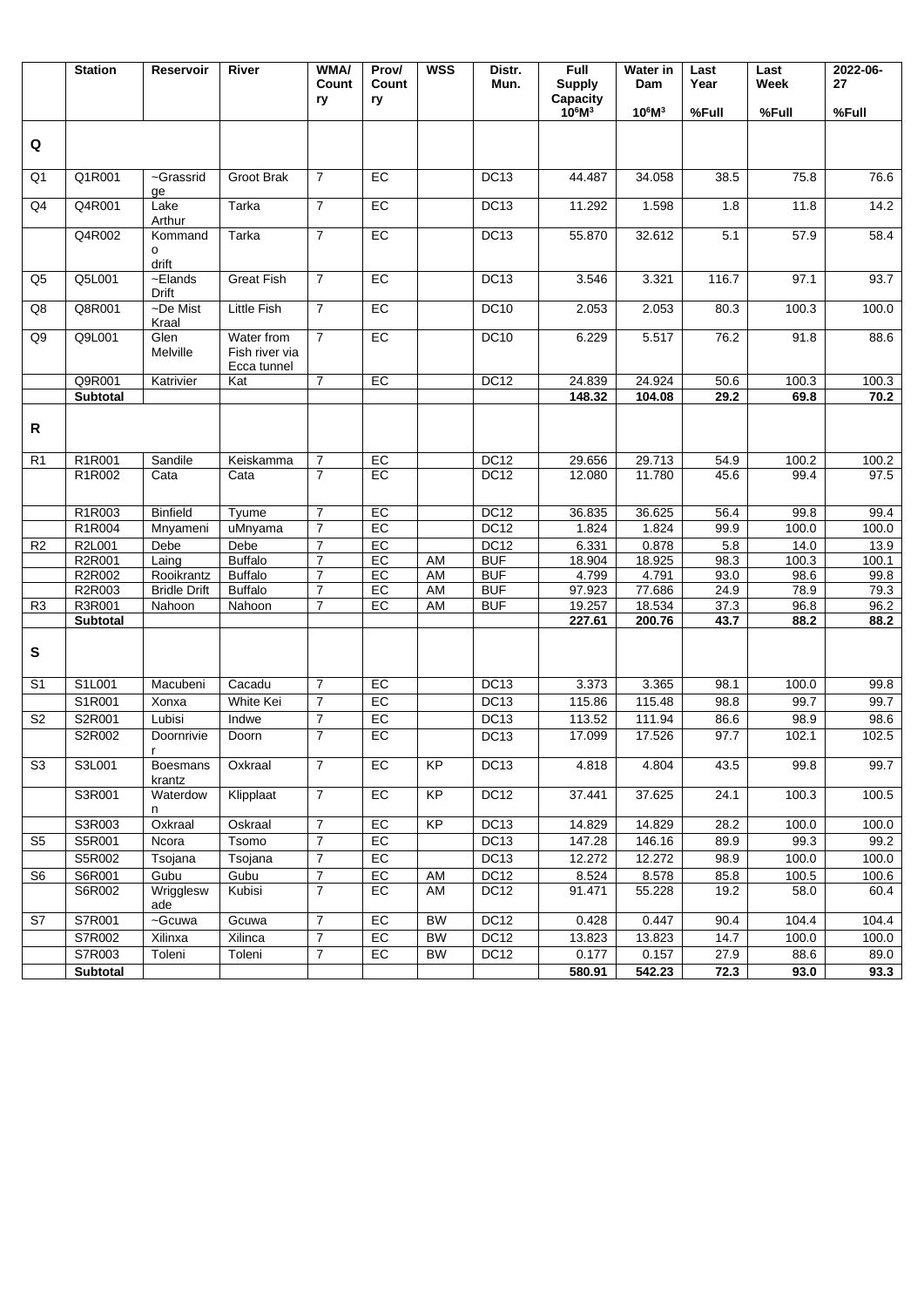|                   | <b>Station</b>  | <b>Reservoir</b>        | River        | <b>WMA/</b><br>Count<br>ry | Prov/<br>Count<br>ry | <b>WSS</b>     | Distr.<br>Mun.   | Full<br><b>Supply</b><br>Capacity<br>$10^6M^3$ | Water in<br>Dam<br>$10^6M^3$ | Last<br>Year<br>%Full | Last<br>Week<br>%Full | 2022-06-<br>27<br>%Full |
|-------------------|-----------------|-------------------------|--------------|----------------------------|----------------------|----------------|------------------|------------------------------------------------|------------------------------|-----------------------|-----------------------|-------------------------|
|                   |                 |                         |              |                            |                      |                |                  |                                                |                              |                       |                       |                         |
| т                 |                 |                         |              |                            |                      |                |                  |                                                |                              |                       |                       |                         |
| T <sub>2</sub>    | T2R001          | Umtata                  | <b>Mtata</b> | $\overline{7}$             | EC                   |                | DC15             | 244.67                                         | 235.04                       | 100.6                 | 97.0                  | 96.1                    |
|                   | T2R002          | Mabeleni                | Mhlahlane    | $\overline{7}$             | EC                   |                | <b>DC15</b>      | 2.099                                          | 2.099                        | 100.0                 | 100.0                 | 100.0                   |
|                   | T2R003          | Corana                  | Corana       | $\overline{7}$             | EC                   |                | DC15             | 0.725                                          | 0.714                        | 98.7                  | 99.3                  | 98.5                    |
| T <sub>3</sub>    | T3R001          | <b>Belfort</b>          | Mafube       | $\overline{7}$             | EC                   |                | DC44             | 0.413                                          | 0.413                        | 89.6                  | 100.0                 | 100.0                   |
|                   | T3R003          | Ntenetyan<br>a          | Ntenetyana   | $\overline{7}$             | EC                   |                | DC44             | 1.615                                          | 1.659                        | 94.7                  | 102.8                 | 102.8                   |
|                   | T3R004          | Nqadu                   | Nqadu        | $\overline{7}$             | $E$ C                |                | <b>DC15</b>      | 1.274                                          | 1.271                        | 99.8                  | 100.0                 | 99.7                    |
| T7                | <b>T7R001</b>   | Mlanga                  | Mlanga       | $\overline{7}$             | EC                   |                | DC15             | 1.597                                          | 1.525                        | 46.5                  | 95.5                  | 95.5                    |
|                   | <b>Subtotal</b> |                         |              |                            |                      |                |                  | 252.39                                         | 242.72                       | 100.2                 | 97.1                  | 96.2                    |
| $\cup$            |                 |                         |              |                            |                      |                |                  |                                                |                              |                       |                       |                         |
| U <sub>2</sub>    | U2R001          | Midmar                  | Mgeni        | $\overline{4}$             | KN                   | <b>UM</b>      | DC <sub>22</sub> | 235.42                                         | 234.52                       | 98.6                  | 100.0                 | 99.6                    |
|                   | U2R002          | Nagle                   | Mgeni        | $\overline{\mathbf{4}}$    | $\overline{KN}$      | <b>UM</b>      | DC <sub>22</sub> | 23.236                                         | 23.346                       | 87.9                  | 100.5                 | 100.5                   |
|                   | U2R003          | Albert-<br>Falls        | Mgeni        | $\overline{4}$             | <b>KN</b>            | <b>UM</b>      | <b>DC22</b>      | 288.14                                         | 286.72                       | 54.2                  | 99.8                  | 99.5                    |
|                   | U2R004          | Inanda                  | Mgeni        | 4                          | KN                   | <b>UM</b>      | <b>ETH</b>       | 237.40                                         | 241.41                       | 95.7                  | 101.8                 | 101.7                   |
| U <sub>3</sub>    | U3R001          | Hazelmere               | Mdloti       | $\overline{4}$             | KN                   |                | <b>ETH</b>       | 37.133                                         | 19.650                       | 48.4                  | 52.9                  | 52.9                    |
|                   | <b>Subtotal</b> |                         |              |                            |                      |                |                  | 821.33                                         | 805.65                       | 79.6                  | 98.3                  | 98.1                    |
| V                 |                 |                         |              |                            |                      |                |                  |                                                |                              |                       |                       |                         |
| V <sub>1</sub>    | V1R001          | Spioenkop               | Tugela       | $\overline{4}$             | KN                   |                | DC23             | 270.64                                         | 270.78                       | 100.0                 | 100.0                 | 100.0                   |
|                   | V1R002          | $\neg$ Driel<br>Barrage | Tugela       | $\overline{4}$             | KN                   |                | DC <sub>23</sub> | 8.694                                          | 8.066                        | 87.9                  | 108.4                 | 92.8                    |
|                   | V1R003          | $-Woodsto$<br>ck        | Tugela       | $\overline{4}$             | $\overline{KN}$      | $\overline{N}$ | DC23             | 355.42                                         | 359.21                       | 93.5                  | 101.1                 | 101.1                   |
| V <sub>2</sub>    | V2R001          | Craigie<br><b>Burn</b>  | Mnyamvubu    | $\overline{4}$             | $\overline{KN}$      |                | DC <sub>22</sub> | 22.466                                         | 22.570                       | 100.7                 | 100.5                 | 100.5                   |
|                   | V2R002          | Mearns                  | Mooi         | $\overline{4}$             | $\overline{KN}$      |                | DC <sub>22</sub> | 5.163                                          | 5.277                        | 98.9                  | 101.8                 | 102.2                   |
|                   | V2R003          | Spring<br>Grove         | Mooi         | 4                          | KN                   | <b>UM</b>      | DC <sub>22</sub> | 139.20                                         | 139.80                       | 95.2                  | 100.4                 | 100.4                   |
| $\overline{\vee}$ | V3R001          | Ntshingwa<br>VO         | Ngagane      | $\overline{4}$             | $\overline{KN}$      |                | DC <sub>25</sub> | 194.56                                         | 153.31                       | 77.8                  | 78.9                  | 78.8                    |
|                   | V3R003          | Zaaihoek                | Slang        | 4                          | KN                   | $\overline{N}$ | DC <sub>25</sub> | 184.26                                         | #167.01                      | 72.4                  | 90.6                  | #90.6                   |
| V <sub>7</sub>    | V7R001          | Wagendrift              | Boesmans     | $\overline{4}$             | KN                   |                | DC23             | 55.900                                         | 56.321                       | 100.1                 | 99.8                  | 100.8                   |
|                   | <b>Subtotal</b> |                         |              |                            |                      |                |                  | 1236.30                                        | 1182.34                      | 89.9                  | 95.7                  | 95.6                    |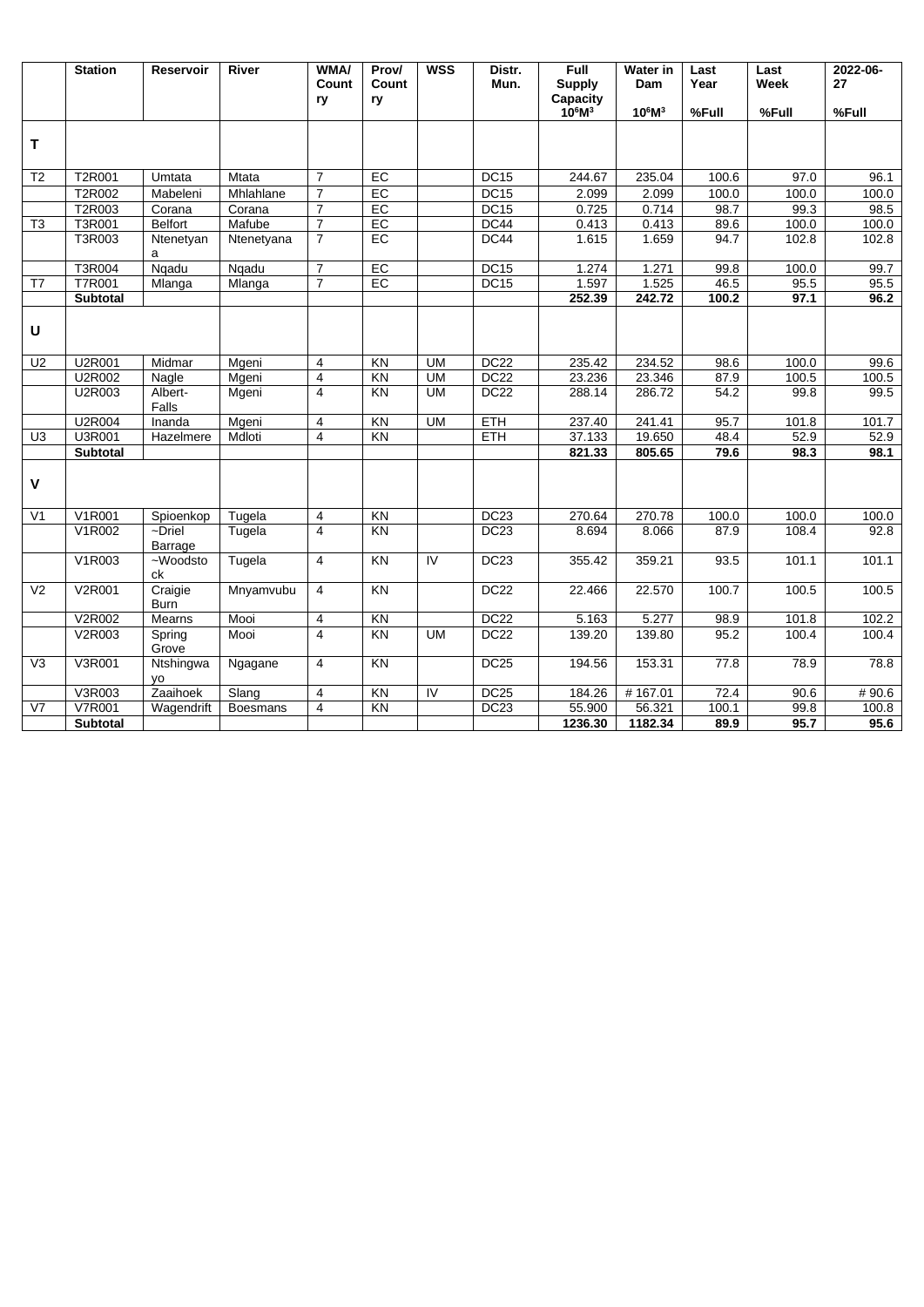|                | <b>Station</b>  | <b>Reservoir</b> | <b>River</b>    | WMA/<br>Count  | Prov/<br>Count | <b>WSS</b>     | Distr.<br>Mun.   | <b>Full</b><br><b>Supply</b> | <b>Water in</b><br>Dam | Last<br>Year | Last<br>Week | 2022-06-<br>27 |
|----------------|-----------------|------------------|-----------------|----------------|----------------|----------------|------------------|------------------------------|------------------------|--------------|--------------|----------------|
|                |                 |                  |                 | ry             | ry             |                |                  | Capacity<br>$10^6M^3$        | $10^6M^3$              | %Full        | %Full        | %Full          |
| W              |                 |                  |                 |                |                |                |                  |                              |                        |              |              |                |
| W <sub>1</sub> | W1R001          | Goedertro<br>uw  | Mhlatuze        | $\overline{4}$ | KN             | MH             | <b>DC28</b>      | 301.26                       | 301.73                 | 74.1         | 100.2        | 100.2          |
| W <sub>2</sub> | <b>W2R001</b>   | Klipfontein      | Wit Mfolozi     | $\overline{4}$ | KN             |                | <b>DC26</b>      | 18.086                       | 18.235                 | 97.3         | 100.5        | 100.8          |
| W <sub>3</sub> | <b>W3R001</b>   | Hluhluwe         | Hluhluwe        | $\overline{4}$ | KN             |                | DC <sub>27</sub> | 25.893                       | 21.243                 | 102.0        | 82.4         | 82.0           |
| W4             | W4R001          | Pongolapo<br>ort | Phongolo        | $\overline{4}$ | KN             |                | <b>DC27</b>      | 2395.24                      | 2005.11                | 57.9         | 84.0         | 83.7           |
|                | W4R002          | <b>Bivane</b>    | <b>Bivane</b>   | $\overline{4}$ | KN             |                | <b>DC26</b>      | 114.04                       | #114.93                | 98.1         | 100.8        | #100.8         |
| W <sub>5</sub> | <b>W5R001</b>   | Jericho          | Mpama           | $\sqrt{3}$     | M              | IV             | <b>DC30</b>      | 59.273                       | 59.373                 | 79.0         | 99.4         | 100.2          |
|                | <b>W5R002</b>   | Westoe           | Usutu           | 3              | M              | IV             | <b>DC30</b>      | 60.095                       | 57.494                 | 73.9         | 96.7         | 95.7           |
|                | W5R003          | Morgensto<br>nd  | Ngwempisi       | 3              | M              | $\overline{N}$ | <b>DC30</b>      | 99.988                       | 100.09                 | 85.4         | 100.4        | 100.1          |
|                | <b>W5R004</b>   | Heyshope         | Assegaai        | 3              | M              | IV             | <b>DC30</b>      | 444.94                       | 446.89                 | 86.0         | 100.2        | 100.4          |
|                | <b>Subtotal</b> |                  |                 |                |                |                |                  | 3518.82                      | 3125.09                | 66.1         | 89.0         | 88.8           |
| X              |                 |                  |                 |                |                |                |                  |                              |                        |              |              |                |
| X1             | X1R001          | Nooigedac<br>ht  | Komati          | 3              | M              | IV             | <b>DC30</b>      | 78.343                       | 79.030                 | 95.0         | 100.4        | 100.9          |
|                | X1R003          | Vygeboom         | Komati          | 3              | M              | $\overline{N}$ | <b>DC30</b>      | 78.020                       | 79.116                 | 100.0        | 100.6        | 101.4          |
|                | X1R004          | Driekoppie<br>s  | Lomati          | $\sqrt{3}$     | M              |                | <b>DC32</b>      | 250.92                       | 252.29                 | 99.8         | 100.3        | 100.5          |
|                | X1R005          | ^ Maguga         | Komati          | 10             | E.             |                |                  | 333.75                       | 333.96                 | 99.9         | 99.7         | 100.1          |
| X <sub>2</sub> | X2R001          | Longmere         | Wit             | 3              | M              |                | <b>DC32</b>      | 4.202                        | 4.230                  | 96.1         | 100.7        | 100.7          |
|                | X2R002          | Klipkopjes       | Wit             | 3              | $\overline{M}$ |                | <b>DC32</b>      | 11.777                       | 11.777                 | 99.9         | 100.0        | 100.0          |
|                | X2R003          | Witklip          | Sand            | 3              | M              |                | <b>DC32</b>      | 12.519                       | 12.557                 | 100.1        | 100.1        | 100.3          |
|                | X2R004          | Primkop          | Wit             | $\overline{3}$ | $\overline{M}$ |                | <b>DC32</b>      | 1.899                        | 1.919                  | 98.2         | 101.1        | 101.1          |
|                | X2R005          | Kwena            | Krokodil        | 3              | $\overline{M}$ | CE             | <b>DC32</b>      | 158.65                       | 159.15                 | 99.4         | 100.3        | 100.3          |
| X3             | X3R001          | Da Gama          | White<br>Waters | 3              | $\overline{M}$ |                | DC32             | 13.526                       | 13.565                 | 99.0         | 99.3         | 100.3          |
|                | X3R002          | Inyaka           | Marite          | 3              | $\overline{M}$ |                | <b>DC32</b>      | 123.66                       | 107.38                 | 85.6         | 86.8         | 86.8           |
|                | <b>Subtotal</b> |                  |                 |                |                |                |                  | 1067.27                      | 1054.97                | 97.7         | 98.6         | 98.8           |

| <b>Total Full Supply Capacity of dams</b><br>$10^6M^3$ | <b>Last Year</b> | <b>Last Week</b> | <b>This Week</b><br>2022-06-27 |
|--------------------------------------------------------|------------------|------------------|--------------------------------|
|                                                        | 32021.3          | 32021.3          | 32021.3                        |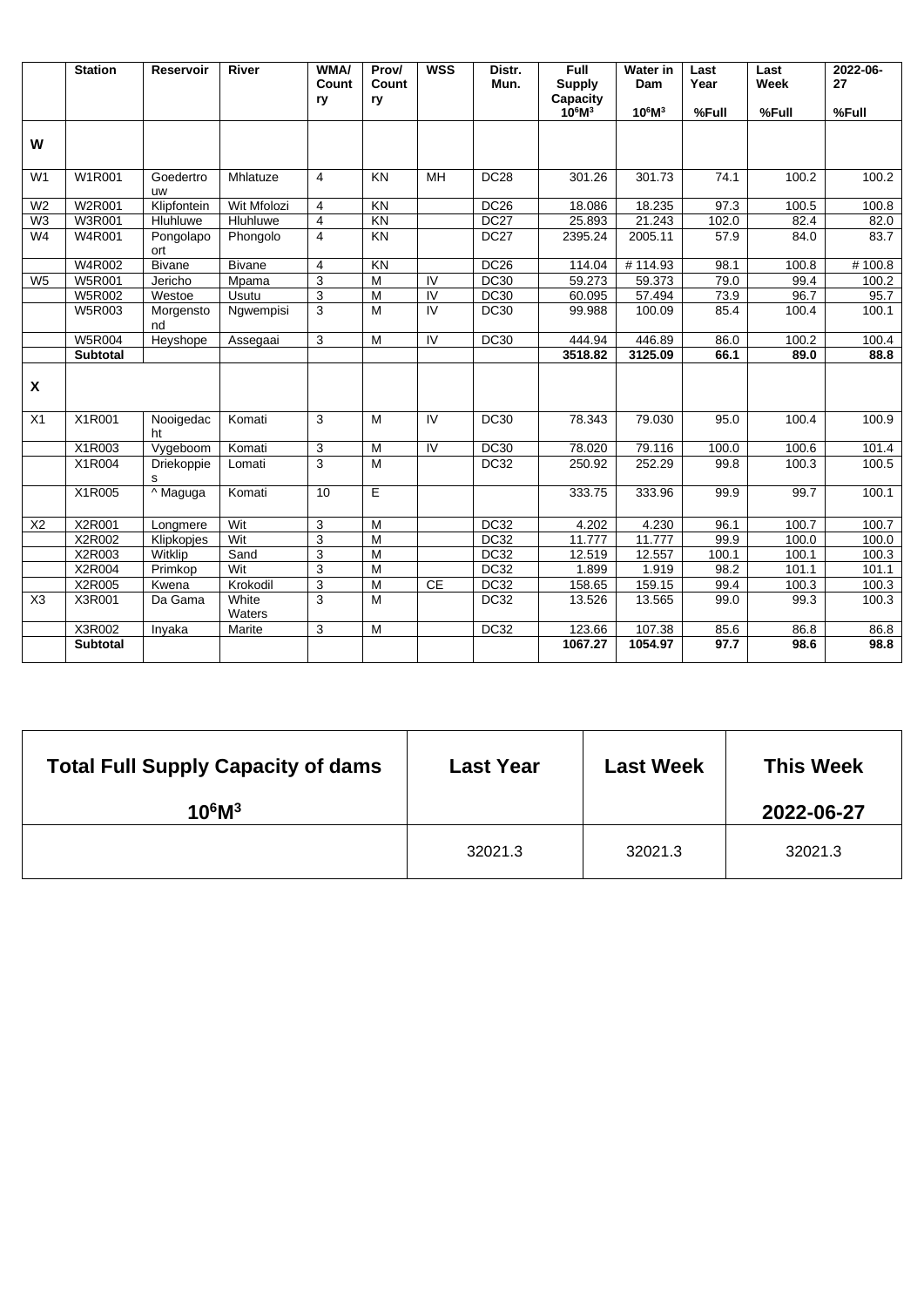|                   | <b>Summary</b>                                       | <b>Full</b><br><b>Supply</b><br><b>Capacity</b> | <b>Water in</b><br><b>Storage</b> | Last<br>Year | Last<br><b>Week</b> | This<br><b>Week</b> |
|-------------------|------------------------------------------------------|-------------------------------------------------|-----------------------------------|--------------|---------------------|---------------------|
| with South Africa | <b>Provinces / Countries sharing Water Resources</b> | $10^6M^3$                                       | $10^6M^3$                         | %Full        | %Full               | $%$ Full            |
| E                 | Kingdom of Eswatini                                  | 333.8                                           | 334.0                             | 99.9         | 99.7                | 100.1               |
| EC                | Eastern Cape                                         | 1729.4                                          | 1214.1                            | 53.3         | 70.3                | 70.2                |
| <b>FS</b>         | <b>Free State</b>                                    | 15657.4                                         | 15790.2                           | 96.4         | 100.7               | 100.8               |
| G                 | Gauteng                                              | 128.1                                           | 129.1                             | 98.3         | 100.2               | 100.8               |
| KN                | Kwazulu-Natal                                        | 4912.2                                          | 4449.2                            | 71.9         | 90.8                | 90.6                |
| L                 | Kingdom of Lesotho                                   | 2362.6                                          | 2255.0                            | 58.9         | 96.0                | 95.4                |
| LP                | Limpopo                                              | 1480.1                                          | 1308.3                            | 85.7         | 88.3                | 88.4                |
| M                 | Mpumalanga                                           | 2538.6                                          | 2417.2                            | 84.8         | 95.1                | 95.2                |
| <b>NC</b>         | Northern Cape                                        | 146.3                                           | 158.3                             | 85.7         | 108.8               | 108.2               |
| <b>NW</b>         | North West                                           | 867.3                                           | 704.3                             | 81.2         | 81.0                | 81.2                |
| <b>WCo</b>        | Western Cape - Other rainfall                        | 268.9                                           | 127.4                             | 25.8         | 45.8                | 47.4                |
| <b>WCw</b>        | Western Cape - Winter rainfall                       | 1596.8                                          | 974.9                             | 60.9         | 58.7                | 61.1                |
| <b>WC</b>         | Western Cape - Total                                 | 1865.7                                          | 1102.3                            | 55.8         | 56.8                | 59.1                |
|                   | <b>GRAND TOTAL</b>                                   | 32021.3                                         | 29862.1                           | 83.3         | 93.1                | 93.3                |

|                  | <b>Summary</b><br><b>WMA's / Countries sharing Water Resources</b><br>with South Africa | <b>Full</b><br><b>Supply</b><br><b>Capacity</b><br>$10^6M^3$ | <b>Water in</b><br><b>Storage</b><br>$10^6M^3$ | Last<br>Year<br>%Full | Last<br><b>Week</b><br>%Full | <b>This</b><br><b>Week</b><br>$%$ Full |
|------------------|-----------------------------------------------------------------------------------------|--------------------------------------------------------------|------------------------------------------------|-----------------------|------------------------------|----------------------------------------|
|                  |                                                                                         | 1296.8                                                       | 1150.0                                         | 86.5                  | 88.5                         | 88.7                                   |
| $\overline{2}$   | Limpopo<br>Olifants                                                                     | 1815.2                                                       | 1531.4                                         | 77.7                  | 84.3                         | 84.4                                   |
| $\sqrt{3}$       | Inkomati-Usuthu                                                                         | 1397.8                                                       | 1384.9                                         | 90.8                  | 98.9                         | 99.1                                   |
| 4                | Pongola-Mtamvuna                                                                        | 4912.2                                                       | 4449.2                                         | 71.9                  | 90.8                         | 90.6                                   |
| $\mathbf 5$      | Vaal Major                                                                              | 7601.9                                                       | 7773.3                                         | 98.0                  | 102.5                        | 102.3                                  |
| $\overline{6}$   | Orange                                                                                  | 8714.5                                                       | 8677.2                                         | 94.4                  | 99.1                         | 99.6                                   |
| $\overline{7}$   | Mzimvubu-Tsitsikamma                                                                    | 1724.5                                                       | 1208.9                                         | 53.0                  | 70.2                         | 70.1                                   |
| 8                | <b>Breede-Gouritz</b>                                                                   | 1318.1                                                       | 743.3                                          | 54.0                  | 54.6                         | 56.4                                   |
| $\boldsymbol{9}$ | Berg-Olifants                                                                           | 544.0                                                        | 355.0                                          | 60.6                  | 61.9                         | 65.3                                   |
| 10               | Kingdom of Eswatini                                                                     | 333.8                                                        | 334.0                                          | 99.9                  | 99.7                         | 100.1                                  |
| 11               | Kingdom of Lesotho                                                                      | 2362.6                                                       | 2255.0                                         | 58.9                  | 96.0                         | 95.4                                   |
|                  | <b>GRAND TOTAL</b>                                                                      | 32021.3                                                      | 29862.1                                        | 83.3                  | 93.1                         | 93.3                                   |

**Please note** that the above summaries are not representative of all dams within any of the Provinces or Water Management Areas.

The summaries only reflect the storages for those dams listed in the Weekly State of Reservoirs Report.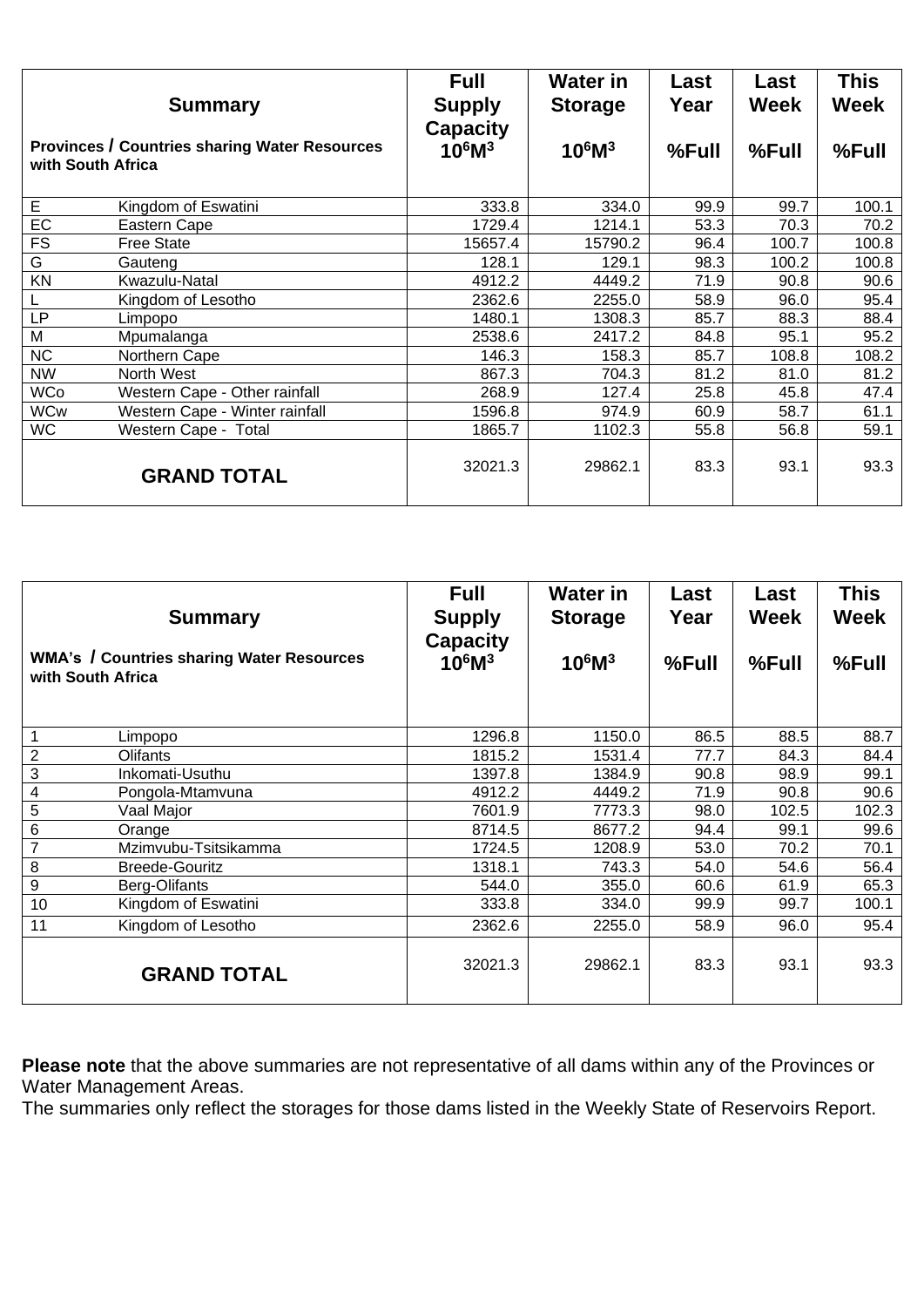|           | <b>Summary</b><br><b>Water Supply Systems</b> | <b>Full</b><br><b>Supply</b><br><b>Capacity</b> | <b>Water in</b><br><b>Storage</b> | Last<br>Year | Last<br><b>Week</b> | <b>This</b><br><b>Week</b> |
|-----------|-----------------------------------------------|-------------------------------------------------|-----------------------------------|--------------|---------------------|----------------------------|
|           |                                               | $10^6M^3$                                       | $10^6M^3$                         | %Full        | %Full               | %Full                      |
| AL        | Algoa                                         | 281.6                                           | 37.6                              | 11.0         | 12.0                | 13.4                       |
| AM        | Amathole                                      | 240.9                                           | 183.7                             | 33.0         | 75.2                | 76.3                       |
| <b>BF</b> | <b>Bloemfontein</b>                           | 219.4                                           | 218.9                             | 77.4         | 99.6                | 99.8                       |
| <b>BW</b> | <b>Butterworth</b>                            | 14.4                                            | 14.4                              | 17.1         | 100.0               | 100.0                      |
| <b>CE</b> | Crocodile East                                | 158.7                                           | 159.2                             | 99.4         | 100.3               | 100.3                      |
| <b>CT</b> | Cape Town                                     | 889.3                                           | 645.0                             | 77.1         | 70.8                | 72.5                       |
| <b>CW</b> | Crocodile West                                | 443.4                                           | 441.6                             | 98.1         | 99.2                | 99.6                       |
| IV        | <b>IVRS</b>                                   | 10535.8                                         | 10610.1                           | 88.2         | 101.0               | 100.7                      |
| KP        | Klipplaat                                     | 57.1                                            | 57.3                              | 26.8         | 100.2               | 100.3                      |
| LV        | Luvuvhu                                       | 224.8                                           | 227.3                             | 100.9        | 100.9               | 101.1                      |
| MH        | Umhlathuze                                    | 301.3                                           | 301.7                             | 74.1         | 100.2               | 100.2                      |
| <b>OR</b> | Orange                                        | 7995.8                                          | 7930.0                            | 95.9         | 98.8                | 99.2                       |
| <b>PK</b> | Polokwane                                     | 254.3                                           | 258.6                             | 92.7         | 101.7               | 101.7                      |
| <b>UM</b> | Umgeni                                        | 923.4                                           | 925.8                             | 83.2         | 100.5               | 100.3                      |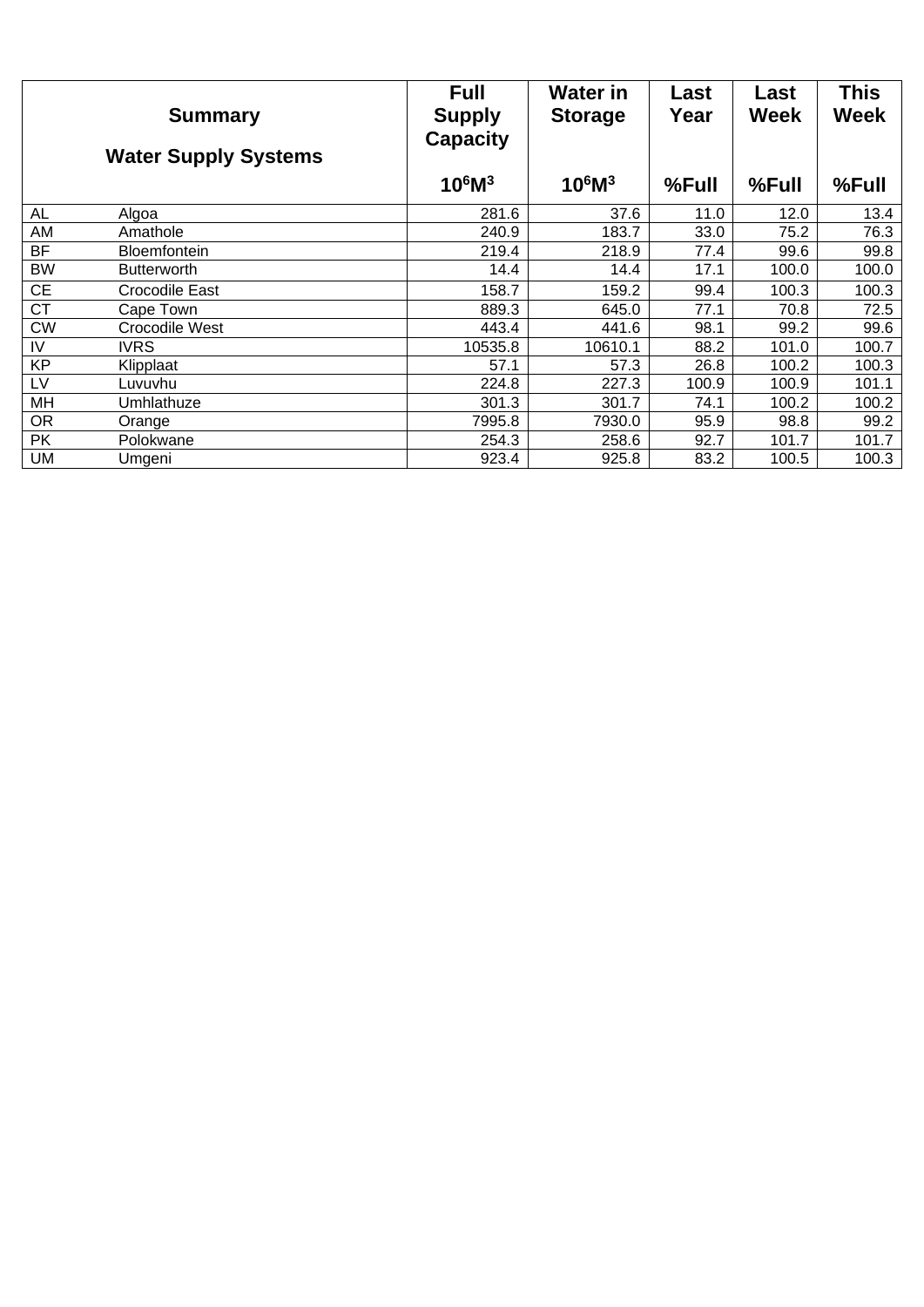|                  | <b>Summary</b><br><b>District Municipalities</b> | <b>Full</b><br><b>Supply</b><br><b>Capacity</b> | <b>Water in</b><br><b>Storage</b> | Last<br>Year | Last<br><b>Week</b> | <b>This</b><br><b>Week</b> |
|------------------|--------------------------------------------------|-------------------------------------------------|-----------------------------------|--------------|---------------------|----------------------------|
|                  |                                                  | $10^6M^3$                                       | $10^6M^3$                         | %Full        | %Full               | %Full                      |
| <b>BUF</b>       | <b>Buffalo City</b>                              | 140.9                                           | 119.9                             | 38.8         | 84.9                | 85.1                       |
| <b>CPT</b>       | <b>City of Cape Town</b>                         | 65.7                                            | 55.8                              | 60.2         | 84.1                | 84.9                       |
| DC <sub>1</sub>  | <b>West Coast</b>                                | 133.0                                           | 64.0                              | 28.9         | 39.9                | 48.1                       |
| <b>DC10</b>      | Sarah Baartman                                   | 519.0                                           | 122.4                             | 20.0         | 24.1                | 23.6                       |
| DC12             | Amathole                                         | 263.4                                           | 221.6                             | 35.6         | 83.4                | 84.1                       |
| DC13             | Chris Hani                                       | 544.2                                           | 498.0                             | 74.9         | 91.4                | 91.5                       |
| DC14             | Joe Gqabi                                        | 9.5                                             | 9.5                               | 98.0         | 99.8                | 100.3                      |
| DC15             | <b>OR Tambo</b>                                  | 250.4                                           | 240.6                             | 100.3        | 97.0                | 96.1                       |
| <b>DC16</b>      | Xhariep                                          | 8320.9                                          | 8264.8                            | 94.9         | 98.9                | 99.3                       |
| DC <sub>18</sub> | Lejweleputswa                                    | 1623.5                                          | 1671.2                            | 103.8        | 102.2               | 102.9                      |
| <b>DC19</b>      | Thabo Mofutsanyane                               | 2679.6                                          | 2688.6                            | 98.8         | 100.6               | 100.3                      |
| DC2              | Cape Winelands                                   | 873.3                                           | 466.0                             | 52.7         | 51.6                | $\overline{53.4}$          |
| DC20             | Fezile Dabi                                      | 42.3                                            | 42.6                              | 91.8         | 99.7                | 100.7                      |
| DC <sub>22</sub> | Umgungundlovu                                    | 713.6                                           | 712.2                             | 79.7         | 100.0               | 99.8                       |
| DC23             | Uthukela                                         | 690.7                                           | 694.4                             | 96.5         | 100.7               | 100.5                      |
| DC25             | Amajuba                                          | 378.8                                           | 320.3                             | 75.2         | 84.6                | 84.6                       |
| DC26             | Zululand                                         | 132.1                                           | 133.2                             | 98.0         | 100.7               | 100.8                      |
| DC <sub>27</sub> | Umkhanyakude                                     | 2421.1                                          | 2026.4                            | 58.4         | 83.9                | 83.7                       |
| DC28             | King Cetshwayo                                   | 301.3                                           | 301.7                             | 74.1         | 100.2               | 100.2                      |
| DC3              | Overberg                                         | 533.6                                           | 394.0                             | 82.2         | 71.7                | 73.8                       |
| <b>DC30</b>      | Gert Sibande                                     | 1170.2                                          | 1171.5                            | 87.1         | 100.0               | 100.1                      |
| <b>DC31</b>      | Nkangala                                         | 718.2                                           | 615.9                             | 70.4         | 85.7                | 85.8                       |
| DC32             | Ehlanzeni                                        | 650.2                                           | 629.8                             | 96.4         | 96.7                | 96.9                       |
| DC33             | Mopani                                           | 404.4                                           | 223.4                             | 60.1         | 55.2                | 55.2                       |
| DC34             | Vhembe                                           | 297.5                                           | 300.3                             | 100.8        | 100.8               | 100.9                      |
| DC35             | Capricorn                                        | 25.5                                            | 25.0                              | 89.8         | 98.0                | 98.1                       |
| DC36             | Waterberg                                        | 218.3                                           | 219.9                             | 87.9         | 100.4               | 100.8                      |
| DC37             | Bojanala                                         | 459.7                                           | 435.9                             | 92.6         | 94.4                | 94.8                       |
| <b>DC38</b>      | Ngaka Modiri Molema                              | 301.1                                           | 159.8                             | 57.9         | 53.2                | 53.1                       |
| <b>DC39</b>      | Dr Ruth Segomotsi Mompati                        | 61.4                                            | 62.5                              | 95.7         | 101.7               | 101.8                      |
| DC4              | Garden Route                                     | 156.6                                           | 70.5                              | 34.1         | 42.0                | 45.0                       |
| <b>DC40</b>      | Dr Kenneth Kaunda                                | 45.1                                            | 46.1                              | 100.5        | 101.8               | 102.3                      |
| <b>DC42</b>      | Sedibeng                                         | 2657.1                                          | 2790.2                            | 95.7         | 105.8               | 105.0                      |
| <b>DC44</b>      | Alfred Nzo                                       | 2.0                                             | 2.1                               | 93.6         | 102.2               | 102.2                      |
| DC47             | Sekhukhune                                       | 534.5                                           | 539.7                             | 95.6         | 101.0               | 101.0                      |
| <b>DC48</b>      | <b>West Rand</b>                                 | 13.3                                            | 13.7                              | 101.5        | 102.5               | 103.3                      |
| DC <sub>5</sub>  | Central Karoo                                    | 103.5                                           | 52.1                              | 11.0         | 50.8                | 50.3                       |
| DC6              | Namakwa                                          | 0.9                                             | 0.3                               | 12.4         | 17.9                | 28.0                       |
| DC7              | Pixley ka Seme                                   | 36.9                                            | 56.6                              | 75.3         | 154.4               | 153.5                      |
| DC <sub>9</sub>  | <b>Frances Baard</b>                             | 108.5                                           | 101.5                             | 89.9         | 94.2                | 93.5                       |
| <b>ETH</b>       | Ethekwini                                        | 274.5                                           | 261.1                             | 89.3         | 95.2                | 95.1                       |
| <b>MAN</b>       | Mangaung                                         | 334.0                                           | 332.9                             | 83.2         | 100.1               | 99.7                       |
| <b>TSH</b>       | City of Tshwane                                  | 114.8                                           | 115.4                             | 97.9         | 99.9                | 100.5                      |